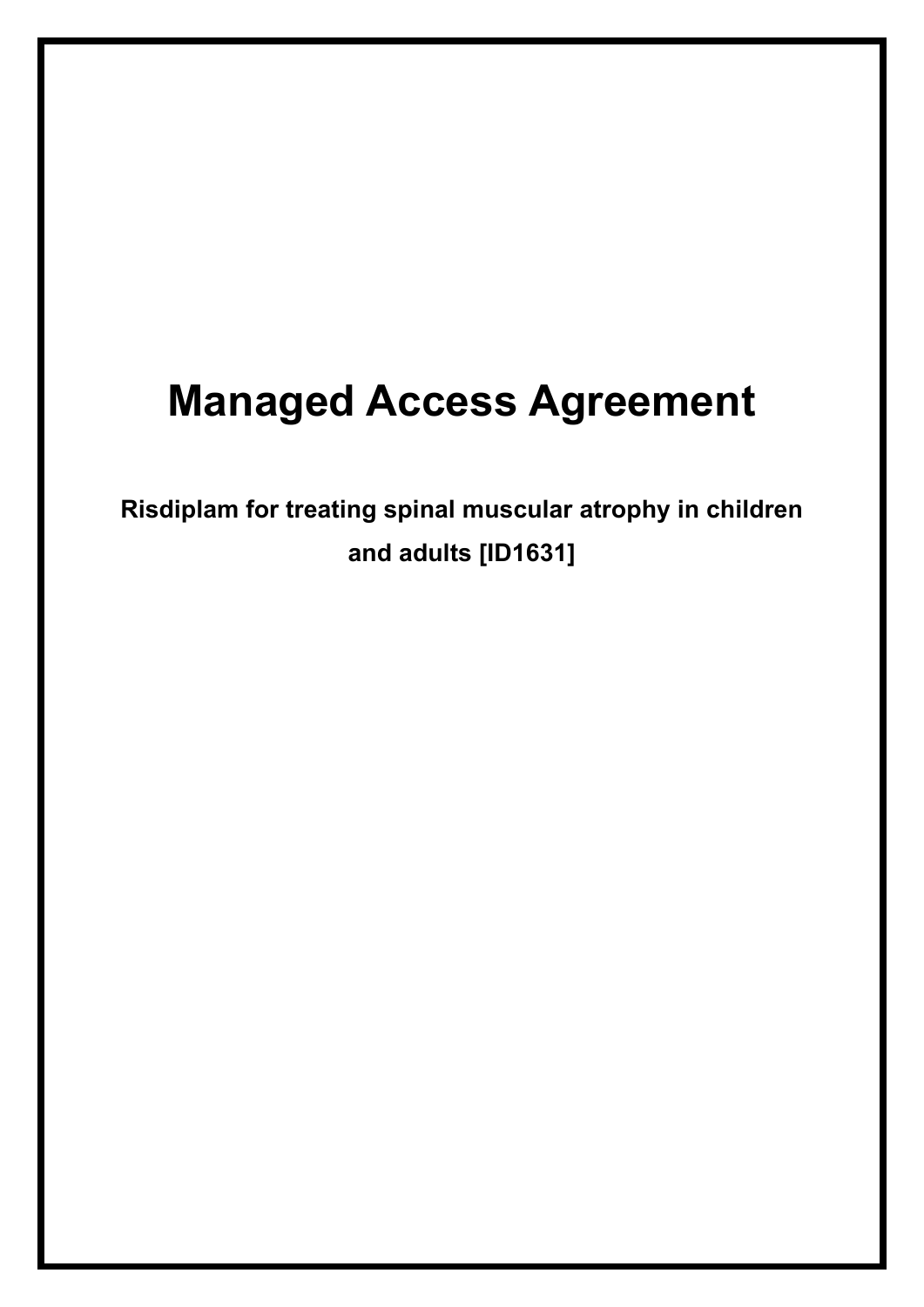# **NATIONAL INSTITUTE FOR HEALTH AND CARE EXCELLENCE**

# **Data Collection Arrangement**

# **Risdiplam for treating spinal muscular atrophy in children and adults [ID1631]**

**Company name: Roche Products Limited** (the company)

**Primary source(s) of data collection**: Ongoing clinical studies FIREFISH and SUNFISH; SMA REACH; patient and carer quality of life data collection

**Secondary source(s) of data collection**: Ongoing clinical studies RAINBOWFISH and **JEWELFISH** 

| <b>NICE Agreement Manager</b>                             | Brad Groves, Associate Director,<br><b>Managed Access</b>                               |
|-----------------------------------------------------------|-----------------------------------------------------------------------------------------|
| <b>NHS England Agreement</b><br><b>Manager</b>            | Fiona Marley - Head of Highly<br><b>Specialised Commissioning</b>                       |
| <b>Roche Products Limited</b><br><b>Agreement Manager</b> | Karen Lightning-Jones - Head of<br>Pricing, Reimbursement, Policy and<br>Communications |
| <b>SMA REACH Agreement Manager</b>                        | Salma Samsuddin, SMA-REACH &<br>UK (ISMAC) Trial Manager                                |

#### **1 Purpose of Data Collection Arrangement**

- 1.1 The NICE Technology Appraisal (TA) committee has made a recommendation within the context of a Managed Access Agreement (MAA) for risdiplam for treating spinal muscular atrophy (SMA) in people 2 months and over, with a clinical diagnosis of SMA types 1, 2 or 3 or with presymptomatic SMA and one to four SMN2 copies (TA755).
- 1.2 The purpose of this Data Collection Arrangement (DCA) is to describe the key uncertainties identified by the committee, patient eligibility criteria, and the role and responsibilities to capture the data that could sufficiently address these uncertainties.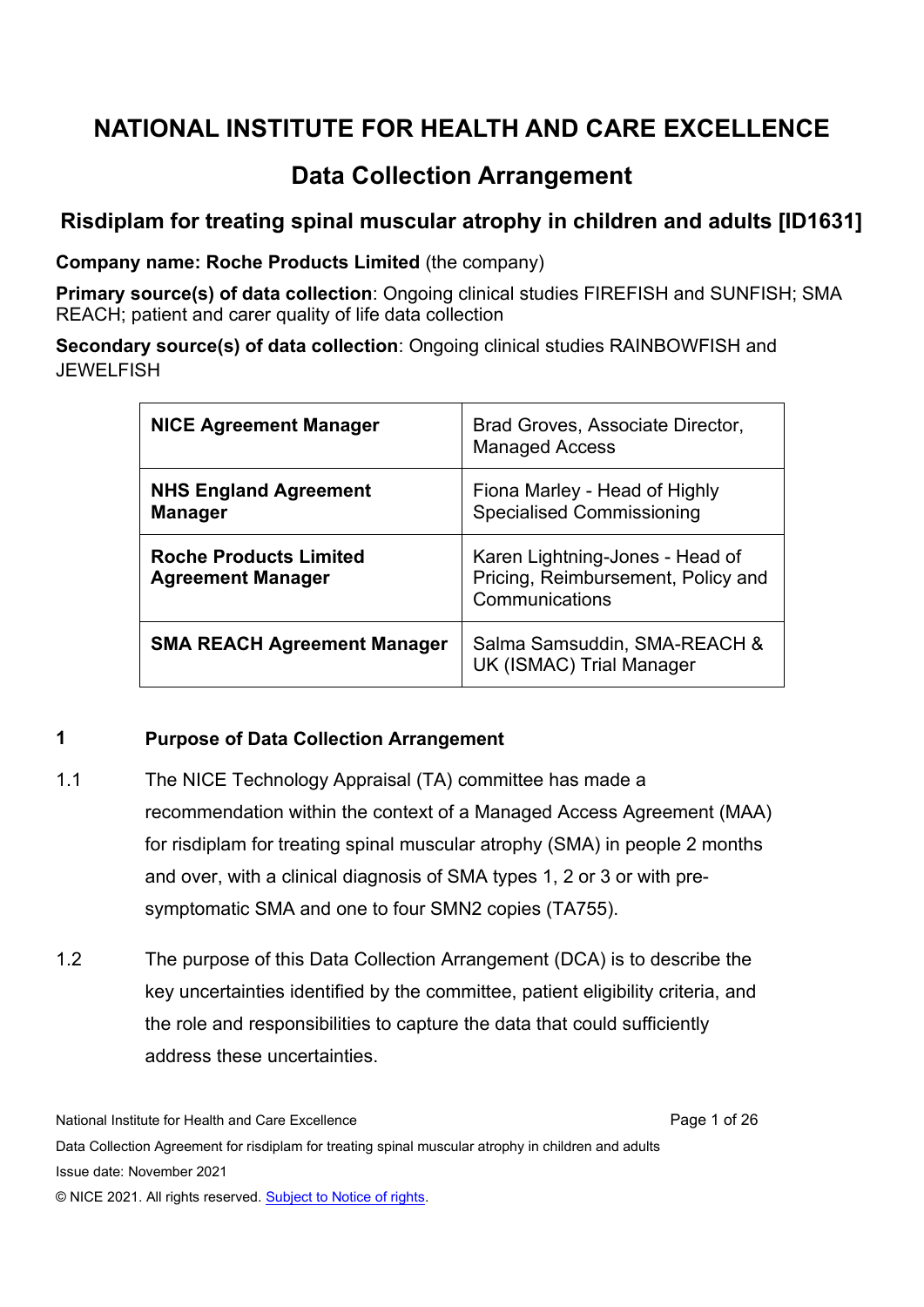# **2 Commencement and period of agreement**

- 2.1 This DCA shall take effect within 30 days after the publication of NICE Final Guidance.
- 2.2 Estimated dates for data collection, reporting and submission for NICE guidance update are:

| <b>End of data collection</b> |            |
|-------------------------------|------------|
| (clinical trials)             |            |
| Data available for            |            |
| development of company        |            |
| submission                    |            |
| <b>Anticipated company</b>    |            |
| submission to NICE for        | March 2024 |
| guidance update               |            |

- 2.3 The company anticipates the results from the additional data collected during the DCA period will be incorporated into an evidence submission and the corresponding economic model by March 2024.
- 2.4 The company will be responsible for:
	- producing or commissioning the development of a data/statistical analysis plan to ensure methods and analytical outputs are clearly outlined and agreed within six months of publication of NICE Final Guidance.
	- paying a proportionate share of the costs of data collection, validation and analysis
	- providing a new evidence submission to NICE for this technology at the end of the data collection period
	- adhering as closely as possible to the timelines presented in the document.
	- informing NICE and NHSE&I in writing of any anticipated changes to the estimated dates for data collection at the earliest opportunity.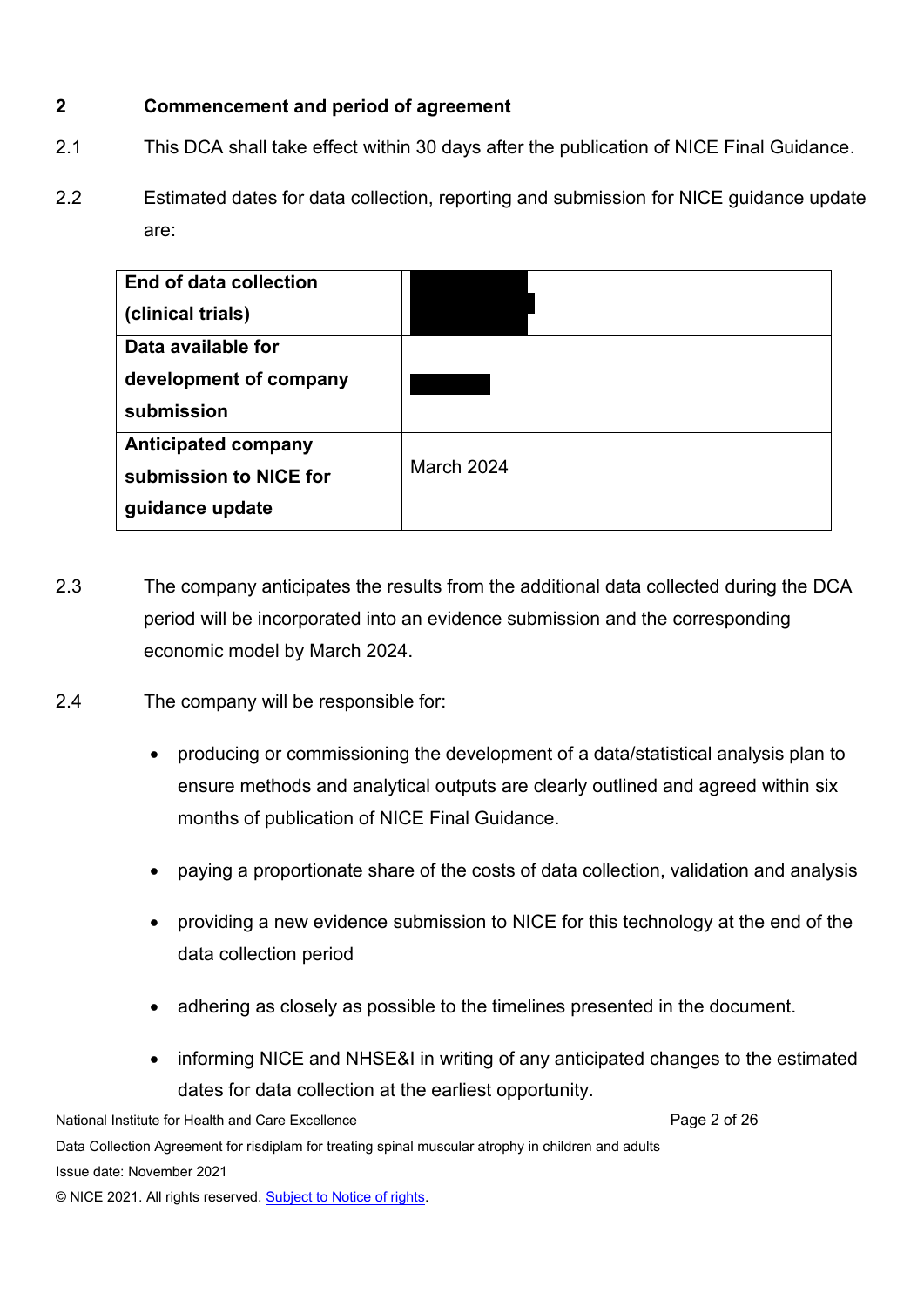- paying all associated charges for the guidance update. Further information is available on the [NICE website.](https://www.nice.org.uk/about/what-we-do/our-programmes/nice-guidance/nice-technology-appraisal-guidance/charging/procedure-ta)
- 2.5 Any changes to the terms or duration of any part of the DCA must be approved by NICE and NHSE&I.
- 2.6 NICE will, as far as is practicable, schedule the guidance update into the work programme to align with the estimated dates for the end of data collection. The guidance update will use the NICE process and methods in place at the time of the invitation to participate. For further details of the expected timelines for the NICE guidance update see the [technology appraisal process guide.](https://www.nice.org.uk/process/pmg19/chapter/acknowledgements)
- 2.7 If data collection is anticipated to conclude earlier than the estimated dates for data collection, for example due to earlier than anticipated reporting of an ongoing clinical trial, the company should note:
	- Where capacity allows, NICE will explore options to reschedule the guidance update date to align with the earlier reporting timelines.
	- It may be necessary to amend the content of the final real-world data report (for example if planned outputs will no longer provide meaningful data).
- 2.8 If data collection is anticipated to conclude later than the estimated dates for data collection, the company should note:
	- The company must submit a written request to NICE and NHSE&I, with details of the extension requested, including an explanation of the factors contributing to the request.
	- It may be necessary for the company to mitigate the impact of any delay, and reduce any risks of further delays.
	- In the event of an extension, it may not be possible to amend the date of the final real-world data report, although NICE will explore options with NHR to provide data over the extended period.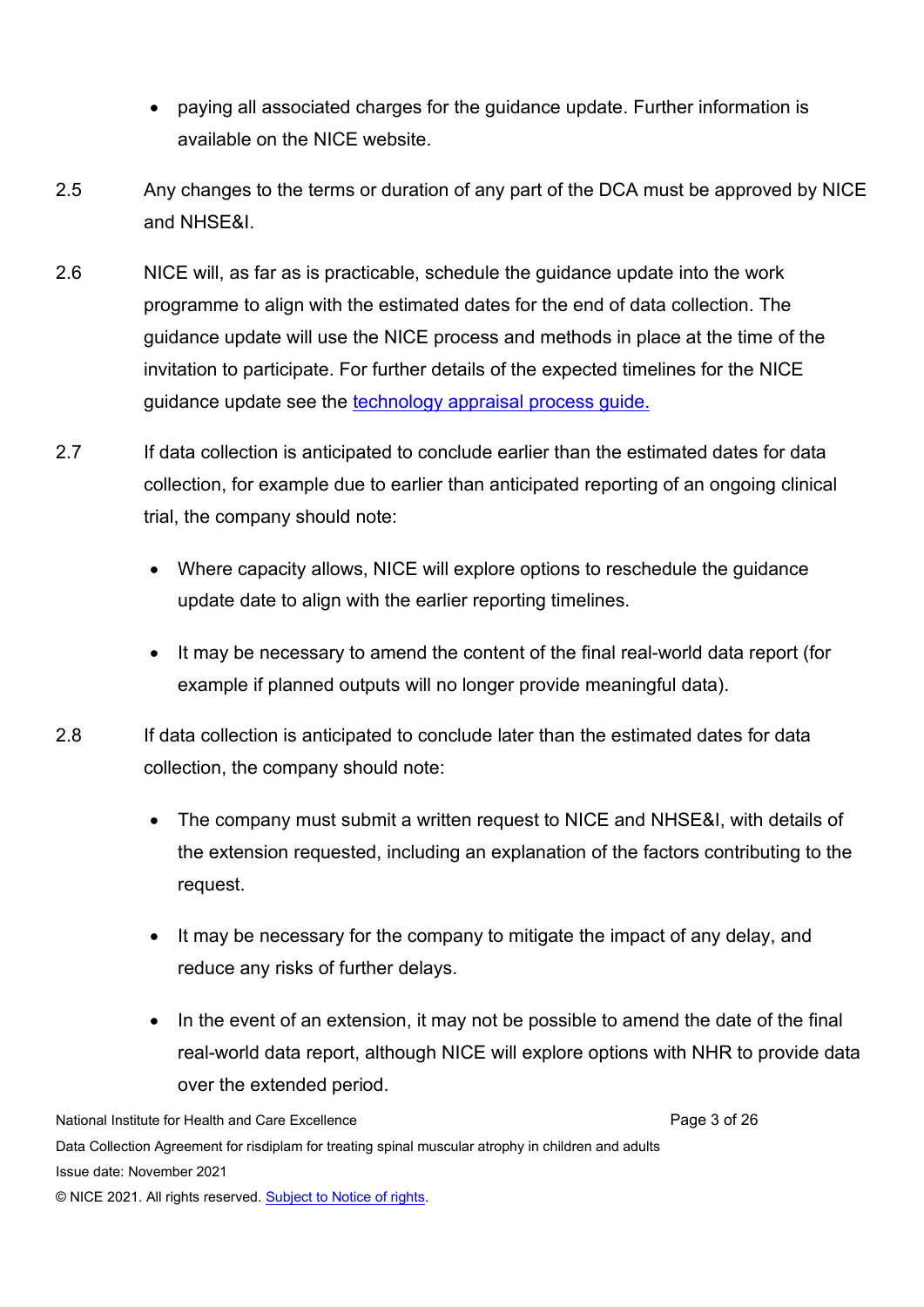- 2.9 If the company withdraws from the MAA or decides not to proceed with the NICE guidance update, they will still be required to make all new evidence available to NICE, NHSE&I and stakeholders for the purpose of an engagement event. The engagement event will involve a presentation with the new evidence and the implications for patient access, so that stakeholders can be informed of the proposed next steps and the factors contributing to this outcome. The presentations from this engagement event will be published on the NICE website.
- 2.10 If at the guidance update NICE publish negative final guidance for risdiplam, existing patients may continue to receive treatment until they and their treating clinician consider it appropriate to stop. The company and NHSE&I have agreed how access to treatment will continue in these circumstances: this is detailed within the commercial access agreement.

#### **3 Monitoring arrangements**

- 3.1 NICE will convene a Managed Access Oversight Group (MAOG) with representation from NICE, NHSE&I, the company, SMA REACH UK, SMA UK, Treat SMA, and Muscular Dystrophy UK.
- 3.2 The MAOG exists to oversee the operation of all aspects of the DCA and associated activity to ensure that the objectives of the agreement are met and that the data collection and analysis requested by the NICE committee is delivered on time for the guidance update at the end of the managed access period. The MAOG will regularly review progress with the implementation of the DCA and may recommend actions to address any issues that may arise, from time to time.

#### **4 Patient Eligibility**

- 4.1 Key patient eligibility criteria to start treatment within managed access include:
	- Patient meets one of the following criteria:
		- o Clinical diagnosis of SMA type 1, 2, or 3.

National Institute for Health and Care Excellence **Page 4 of 26** Page 4 of 26 Data Collection Agreement for risdiplam for treating spinal muscular atrophy in children and adults Issue date: November 2021 © NICE 2021. All rights reserved. [Subject to Notice of rights.](https://www.nice.org.uk/terms-and-conditions#notice-of-rights)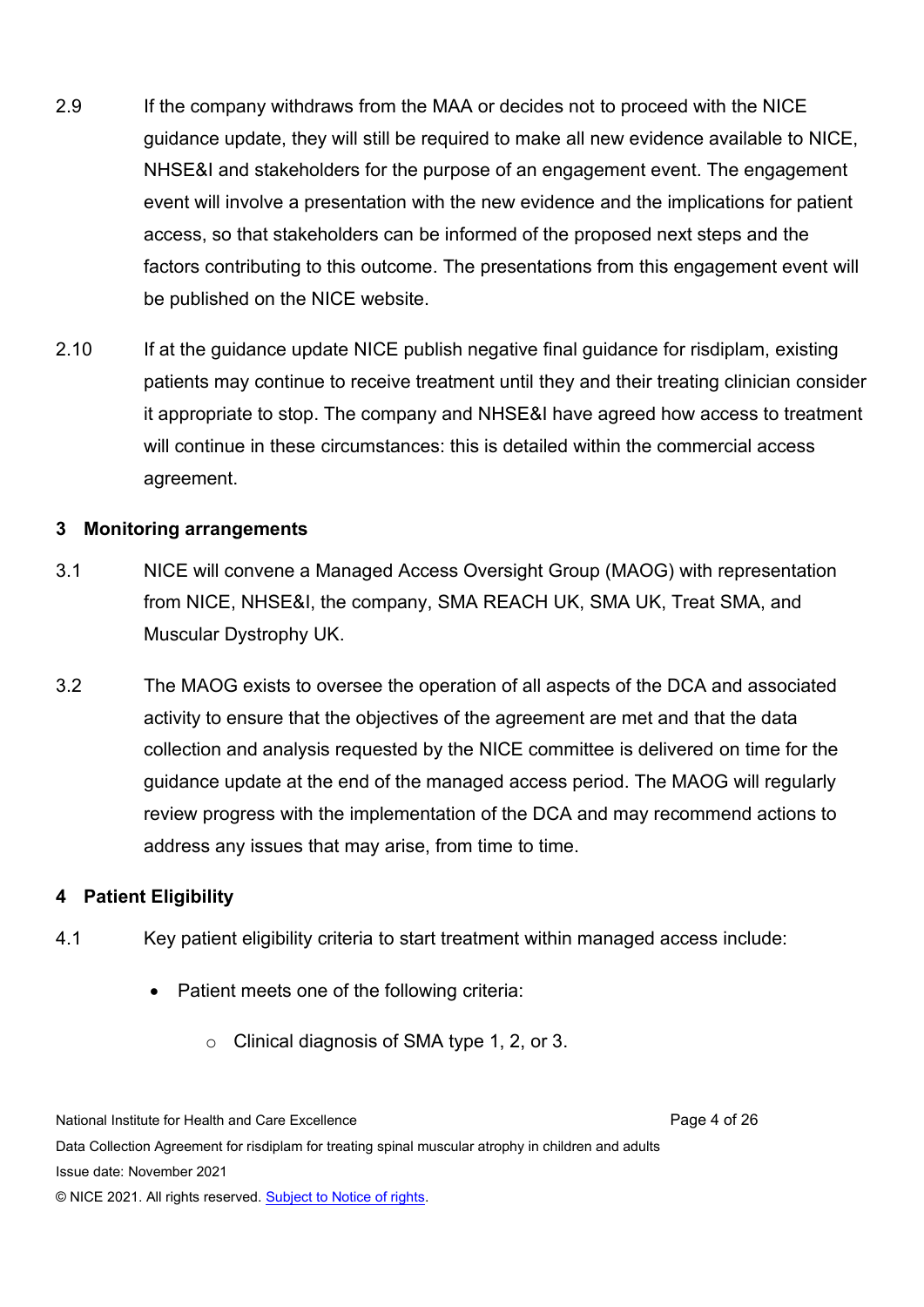- o Pre-symptomatic of SMA and has been confirmed to have SMA via genetic testing and has one to four SMN2 copies.
- Risdiplam is used as a monotherapy.
- Must not have had successful treatment with onasemnogene abeparvovec. Nonsuccessful treatment is defined in [appendix A](https://www.nice.org.uk/guidance/ta755/resources/appendix-a-using-other-treatments-after-onasemnogene-pdf-10897406894).
- No permanent ventilation (≥16 hours/day for 21 consecutive days in the absence of acute reversible infection)/ tracheostomy requirement at baseline. Patients who do not meet this criterion but otherwise meet the eligibility criteria should be discussed with the NHS England Clinical Panel.
- Mandated data items have been collected prior to starting treatment within this MAA (see section 7, Outcome data). Patients who have started treatment for SMA prior to this MAA are not required to repeat an assessment if a previous assessment has captured all mandated data items (see table 2) within the last 6 months.
- Patient/carer has signed the 'Managed Access Patient Agreement' and agreed to the associated monitoring, clinical assessments and sharing of data for the purpose of the MAA (see section 10, Patient consent).
- Clinician confirms they:
	- o will submit data to SMA REACH UK as set out in the DCA.
	- $\circ$  have made the patient/carer aware that there are other treatments for SMA, which may be more suitable for that patient.
	- $\circ$  confirm annually, via completion of an addition Blueteq form, that the patient continues to receive benefit from treatment.
- Risdiplam will be otherwise used as set out in its Summary of Product Characteristics (SmPC).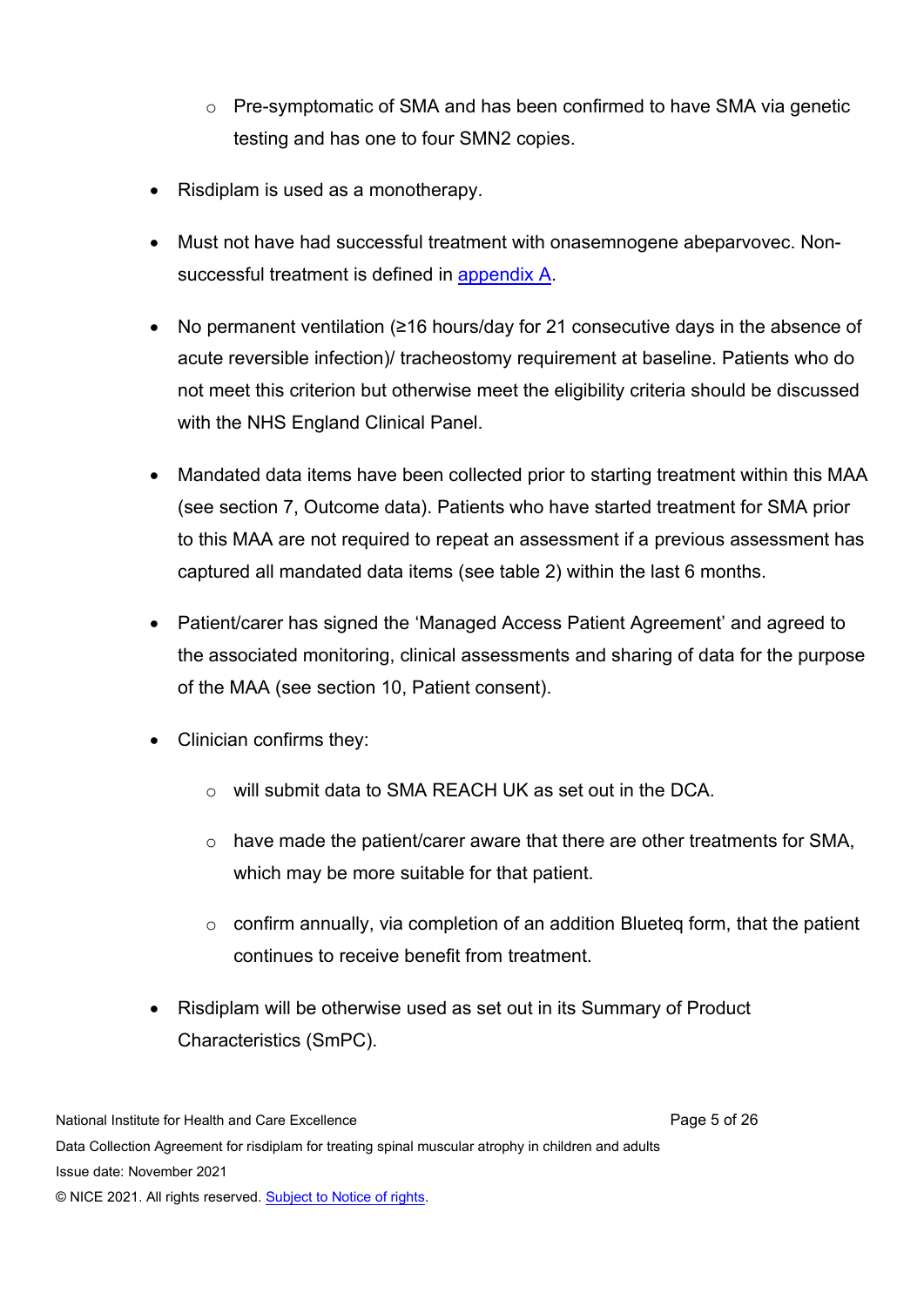- 4.2 If a patient meets any of the following stopping criteria the treating clinician should decide whether to terminate or continue treatment:
	- the patient is diagnosed with an additional progressive life-limiting condition where treatment would not provide long- term benefit such as terminal cancer or catastrophic brain injury.
	- the patient uses a different disease-modifying therapy to treat SMA.
	- the patient/family/carer withdraws their consent or is unwilling to comply to the associated monitoring, clinical assessments or sharing of data for the purpose of the MAA.
	- the patient is not receiving benefit from treatment, as confirmed either by the annual additional Blueteq form or by meeting any of the stopping criteria within Table 1, Endpoints, assessments and stopping rules.

| <b>ENDPOINT</b>                                                                                                                                         | <b>PROPOSED ASSESSMENT</b>                                                                                                                 | <b>STOPPING CRITERIA</b>                                                                                                                                                                                                                         |
|---------------------------------------------------------------------------------------------------------------------------------------------------------|--------------------------------------------------------------------------------------------------------------------------------------------|--------------------------------------------------------------------------------------------------------------------------------------------------------------------------------------------------------------------------------------------------|
| <b>MOTOR</b><br><b>FUNCTION</b>                                                                                                                         | <b>Current Gross WHO motor</b><br>milestone, including the<br>appropriate scale as<br>indicated by patient motor<br>ability<br><b>HINE</b> | Where 1 scale has been measured from<br><b>baseline:</b> total worsening in scale score<br>corroborated by two consecutive<br>measurements*. A scaled equivalent of<br>these losses would apply if a domain was<br>unmeasurable / not suitable** |
| $\bullet$                                                                                                                                               | RHS;<br><b>CHOP INTEND;</b><br><b>RULM</b>                                                                                                 | >2 points on horizontal kick or 1 point on<br>other HINE scores excluding voluntary<br>grasp<br>>4 points on the CHOP INTEND scale<br>>3 points on the RHS scale                                                                                 |
|                                                                                                                                                         | Scale(s) will be chosen at<br>baseline (prior to the<br>initiation of therapy) based                                                       | These scores are derived from the<br>minimal clinical indicators of difference.                                                                                                                                                                  |
| on the patient's motor<br>function ability. Ideally the<br>patient will remain on 1 scale<br>for the length of the MAA<br>however it is recognised that |                                                                                                                                            | Where 2 (or more) scales have been<br>measured from baseline: total worsening<br>in scale score(s) in the absence of any<br>stability or improvement in other scales                                                                             |

# **Table 1. Endpoints, assessments and stopping rules**

National Institute for Health and Care Excellence **Page 6 of 26** Page 6 of 26

Data Collection Agreement for risdiplam for treating spinal muscular atrophy in children and adults

Issue date: November 2021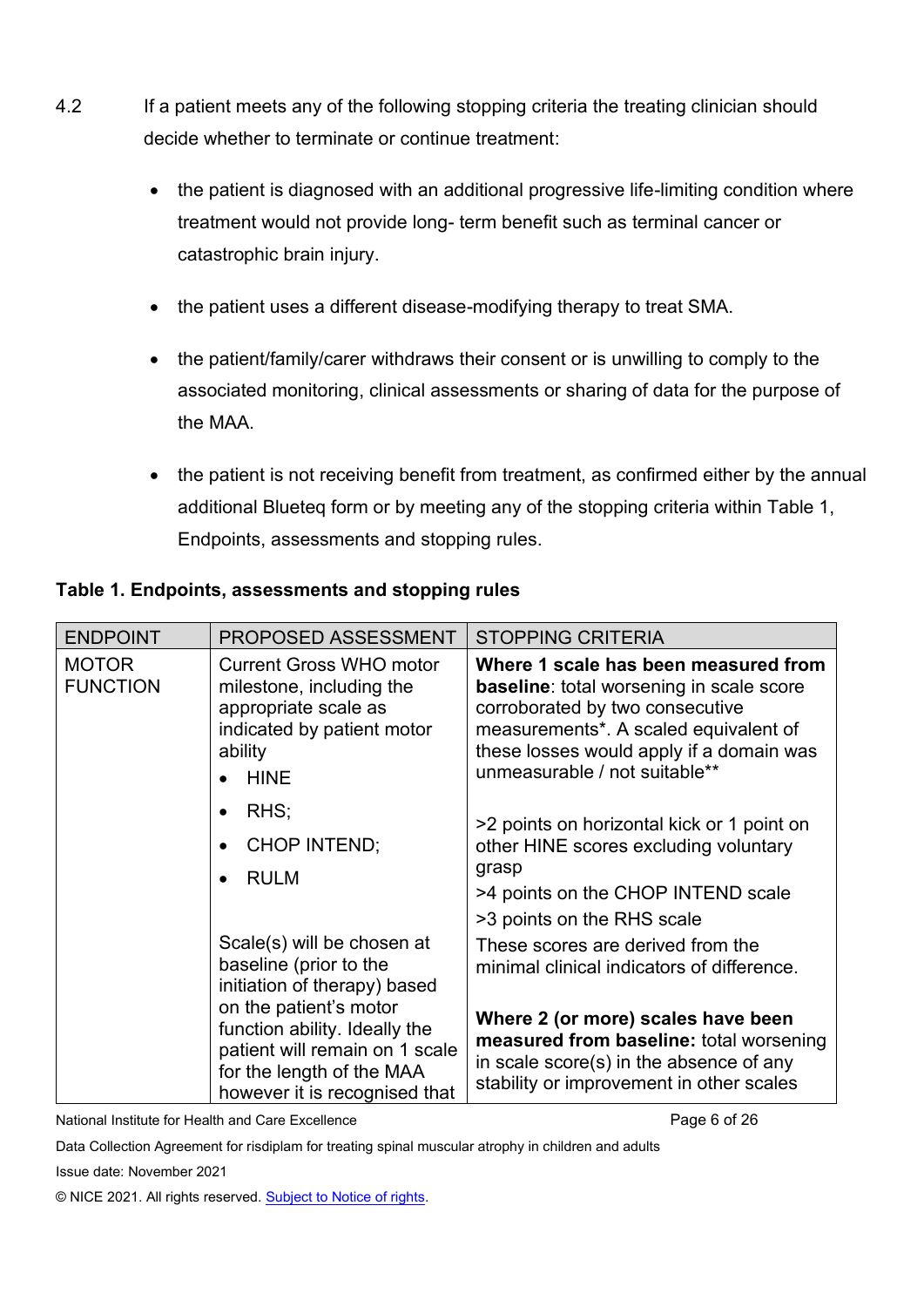|                                          | in some cases it is<br>appropriate to capture a<br>range of assessments and<br>functional abilities (e.g. in<br>type III ambulant patients).                                                                                                                                                                                      | corroborated by two consecutive<br>measurements*. A scaled equivalent of<br>these losses would apply if a domain was<br>unmeasurable / not suitable**.                                                                                                                                                                                                                                                                                                                                           |
|------------------------------------------|-----------------------------------------------------------------------------------------------------------------------------------------------------------------------------------------------------------------------------------------------------------------------------------------------------------------------------------|--------------------------------------------------------------------------------------------------------------------------------------------------------------------------------------------------------------------------------------------------------------------------------------------------------------------------------------------------------------------------------------------------------------------------------------------------------------------------------------------------|
|                                          | In the case of a change in<br>the patient's clinical status<br>then a final reading of one<br>scale will be taken at the<br>same time as a baseline for<br>the next reading. The new<br>scale will then be used for<br>the patient's assessments.                                                                                 | For example, if a patient deteriorates on<br>one scale (e.g. loses >3 points on the<br>RHS scale) but maintains stability or<br>demonstrates improvement on another<br>scale that has been measured since<br>baseline (e.g. RULM), AND in the opinion<br>of the treating clinician the patient<br>continues to receive clinical benefit from<br>treatment then continuation of treatment<br>may be considered. These cases should<br>be discussed with the NHS England<br><b>Clinical Panel.</b> |
|                                          |                                                                                                                                                                                                                                                                                                                                   | * in order to allow for confirmation of<br>worsening and not an 'off' assessment day<br>** if contractures develop or fracture<br>occurs, then the unmeasurable domain of<br>the scale is removed, and the delta<br>change of remaining domains are scaled<br>up to ensure the total achievable score of<br>the scale remains.                                                                                                                                                                   |
| <b>VENTILATION</b><br><b>REQUIREMENT</b> | Patients, regardless of<br>initially diagnosed motor<br>milestone state, will be<br>tracked for incidence, length<br>and type of ventilation                                                                                                                                                                                      | Permanent ventilation (≥16 hours/day for<br>21 consecutive days in the absence of<br>acute reversible infection) or requirement<br>of insertion of permanent tracheostomy.                                                                                                                                                                                                                                                                                                                       |
|                                          | Rates of pneumonia                                                                                                                                                                                                                                                                                                                | <b>Patients who meet this criterion should</b><br>be discussed with the NHS England<br><b>Clinical Panel.</b>                                                                                                                                                                                                                                                                                                                                                                                    |
| <b>SURVIVAL</b>                          | Patients, regardless of<br>initially diagnosed motor<br>milestone state, will be<br>assessed for mortality with<br>any cause and for mortality<br>linked to SMA by ICD-10<br>coding relating to SMA in<br>either death certificate PART<br>I (including $a, b$ and $c$ )<br>(immediate cause of death)<br>or PART II (significant | All patients stop due to mortality                                                                                                                                                                                                                                                                                                                                                                                                                                                               |

National Institute for Health and Care Excellence **Page 7 of 26** Page 7 of 26

Data Collection Agreement for risdiplam for treating spinal muscular atrophy in children and adults

Issue date: November 2021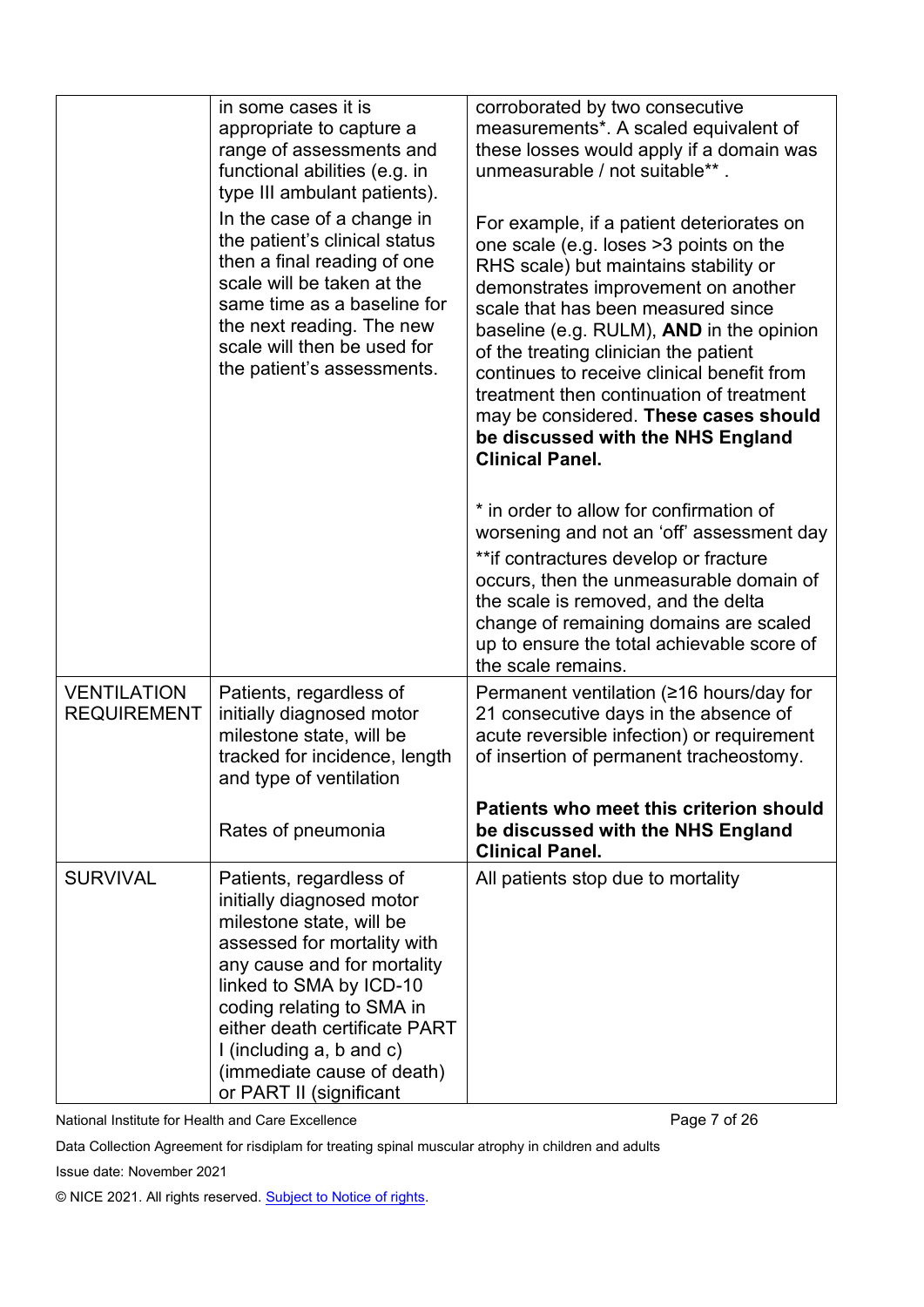| conditions contributing to<br>death) of death certificate |  |  |
|-----------------------------------------------------------|--|--|
|-----------------------------------------------------------|--|--|

- 4.3 Risdiplam has been available to patients in the United Kingdom via an Early Access to Medicines Scheme (EAMS). This has been open to patients with a confirmed diagnosis of type 1 or type 2 SMA who are not suitable for other currently available treatments. The Scheme opened in September 2020 and closed, following Marketing Authorisation, in July 2021. EAMS is closed to new patients; those enrolled on the EAMS will continue to be treated with risdiplam in line with the agreements between Roche and NHS Trusts.
- 4.4 As of October 2021, 207 people in England have received risdiplam via the EAMS. These early access patients, including those that do not meet the eligibility criteria, will be included as part of the DCA. Patients who do not meet the eligibility criteria will not have their data collection mandated.
- 4.5 The estimated patient numbers per year for this technology within the MAA period are:

| As estimated by the company          | Aligned with NICE Resource Impact |  |  |  |  |
|--------------------------------------|-----------------------------------|--|--|--|--|
|                                      | Assessment team                   |  |  |  |  |
|                                      | Age 0-2 years                     |  |  |  |  |
|                                      | Year 1: $\blacksquare$            |  |  |  |  |
|                                      | Year $2:$                         |  |  |  |  |
|                                      | Year 3:                           |  |  |  |  |
|                                      |                                   |  |  |  |  |
| As estimated by NICE Resource Impact | Age 3-17                          |  |  |  |  |
| Assessment team                      | Year 1:                           |  |  |  |  |
|                                      | Year 2: $\blacksquare$            |  |  |  |  |
|                                      | Year 3:                           |  |  |  |  |
|                                      |                                   |  |  |  |  |
|                                      | <b>Adults</b>                     |  |  |  |  |
|                                      | Year 1:                           |  |  |  |  |

National Institute for Health and Care Excellence **Page 8 of 26** and Care Page 8 of 26

Data Collection Agreement for risdiplam for treating spinal muscular atrophy in children and adults

Issue date: November 2021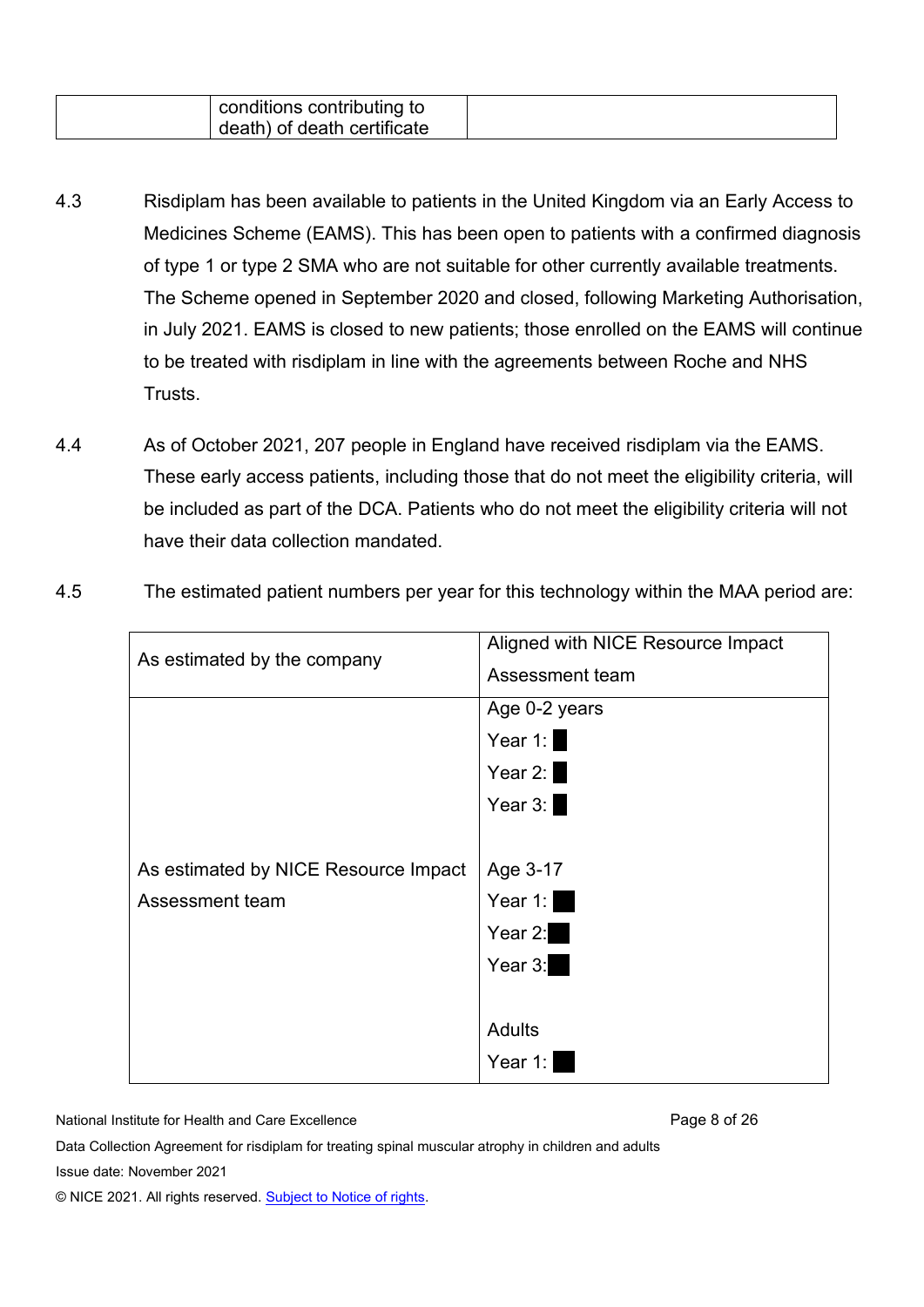| Year 2: |
|---------|
| Year 3: |

- 4.6 The eligibility criteria will apply to all patients during the managed access period including those currently receiving treatment within an Early Access to Medicines Scheme, compassionate use program, or those transferring from a clinical trial or from private treatment. Patients who do not meet the eligibility criteria to start treatment may continue without change to the funding arrangements in place for them before this MAA commenced.
- 4.7 NHSE&I will use an expert Clinical Panel, whose role will be to provide advice to treating centres on interpretation of the MAA criteria, including: starting and stopping criteria, and diagnosis.
- 4.8 After informed consent/assent is obtained, patients will undergo a screening up to 21 days prior to first dose administration, during which their eligibility for the MAA will be determined.
- 4.9 Treating clinicians must ensure that their patients are made aware of the eligibility criteria, stopping criteria, and any additional monitoring and clinical assessments required for receiving treatment within managed access.

### **5 Area(s) of clinical uncertainty**

- 5.1 The NICE committee identified the following key areas of uncertainty:
	- The suitability of the model for decision-making
	- Long-term benefits with risdiplam are uncertain
	- Methodological challenges and uncertainty associated with inclusion of caregiver utility values
	- The approach to account for risdiplam's additional benefits that currently aren't captured in the clinical outcomes and economic model.

National Institute for Health and Care Excellence **Page 9 of 26** and Care Page 9 of 26 Data Collection Agreement for risdiplam for treating spinal muscular atrophy in children and adults Issue date: November 2021 © NICE 2021. All rights reserved. [Subject to Notice of rights.](https://www.nice.org.uk/terms-and-conditions#notice-of-rights)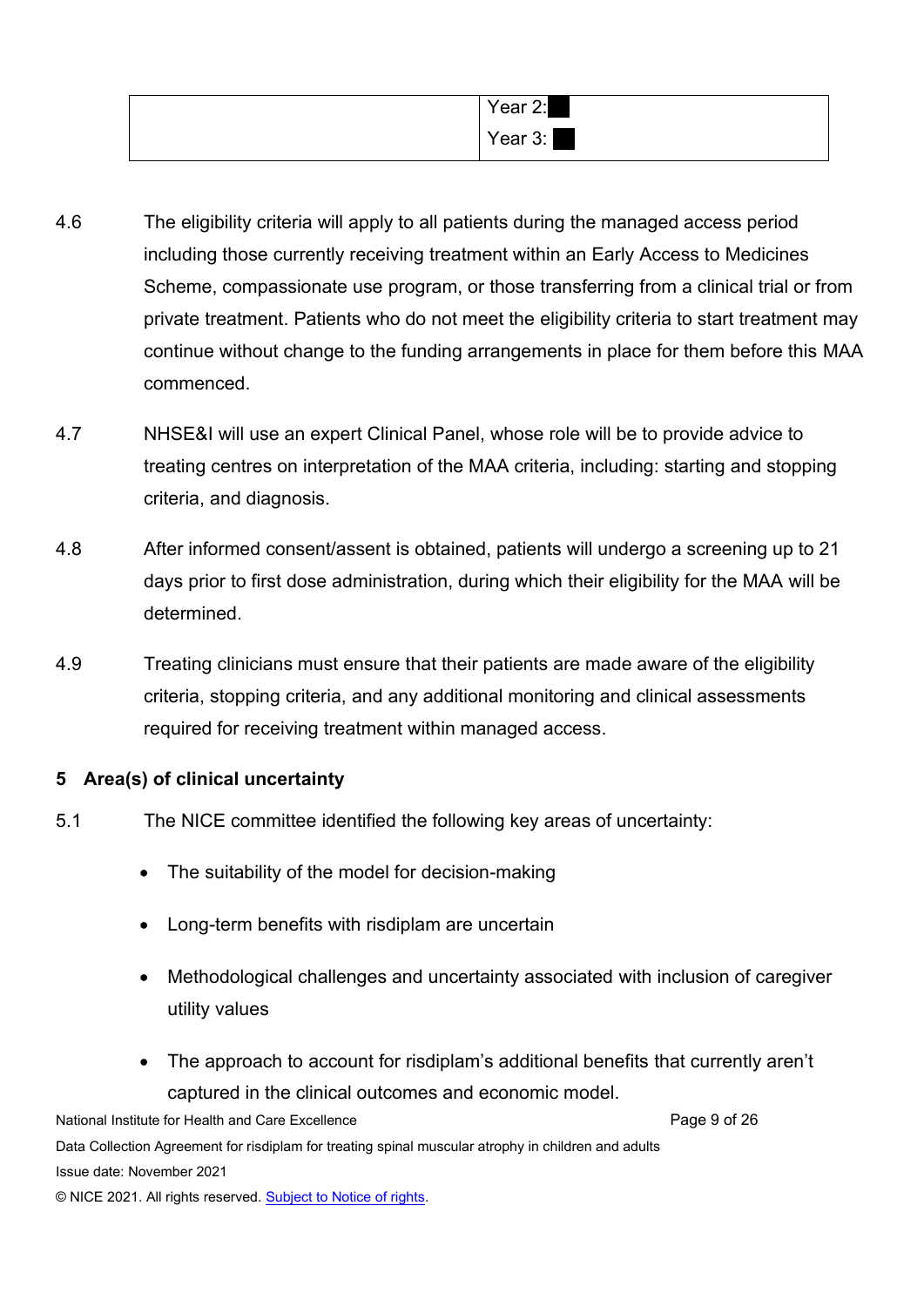- 5.2 The committee expect further data collection will allow for a new model to be presented when the guidance is updated.
- 5.3 The committee concluded that further data collection within managed access could sufficiently resolve these uncertainties. For further details of the committee's discussion see section 3 of the Final Appraisal Document.

# **6 Source(s) of data collection**

| Primary source(s) | <b>O</b> SUNFISH                          |
|-------------------|-------------------------------------------|
|                   | <b>FIREFISH</b><br>$\cap$                 |
|                   | <b>SMA REACH UK</b><br>$\cap$             |
|                   | $\circ$ Patient and carer quality of life |
| Secondary         | <b>RAINBOWFISH</b>                        |
| source(s)         | <b>JEWELFISH</b>                          |

# *Primary and secondary sources of data collection*

# *Description of sources*

- 6.1 FIREFISH and SUNFISH are primary sources of data collection; RAINBOWFISH and JEWELFISH are supportive secondary sources. FIREFISH and SUNFISH assess the safety and efficacy of risdiplam; FIREFISH in SMA 1 (infants; 1-7 months) and SUNFISH in SMA 2 and SMA 3 (children and young adults; 2-25 years). SUNFISH is a placebo controlled trial (2:1 risdiplam:placebo). RAINBOWFISH (<6 weeks old) assesses the safety and efficacy of risdiplam in infants with SMA who are not yet showing symptoms. JEWELFISH (children and adults; 6 months - 60 years) assesses the safety and tolerability of risdiplam in people who have previously received SMA treatments (pre-treated patients).
- 6.2 SMA REACH UK is a pre-existing disease specific database which collects data from all available SMA patients independent of their treatment regimen. SMA REACH UK collects data from routine clinical visits with data uploaded by a patient's healthcare team. It is hosted on the Certus platform and coordinated by the UCL Institute for Child Health.

National Institute for Health and Care Excellence **Page 10 of 26** and 26 and 26 and 26 and 26 and 26 and 26 and 26 Data Collection Agreement for risdiplam for treating spinal muscular atrophy in children and adults Issue date: November 2021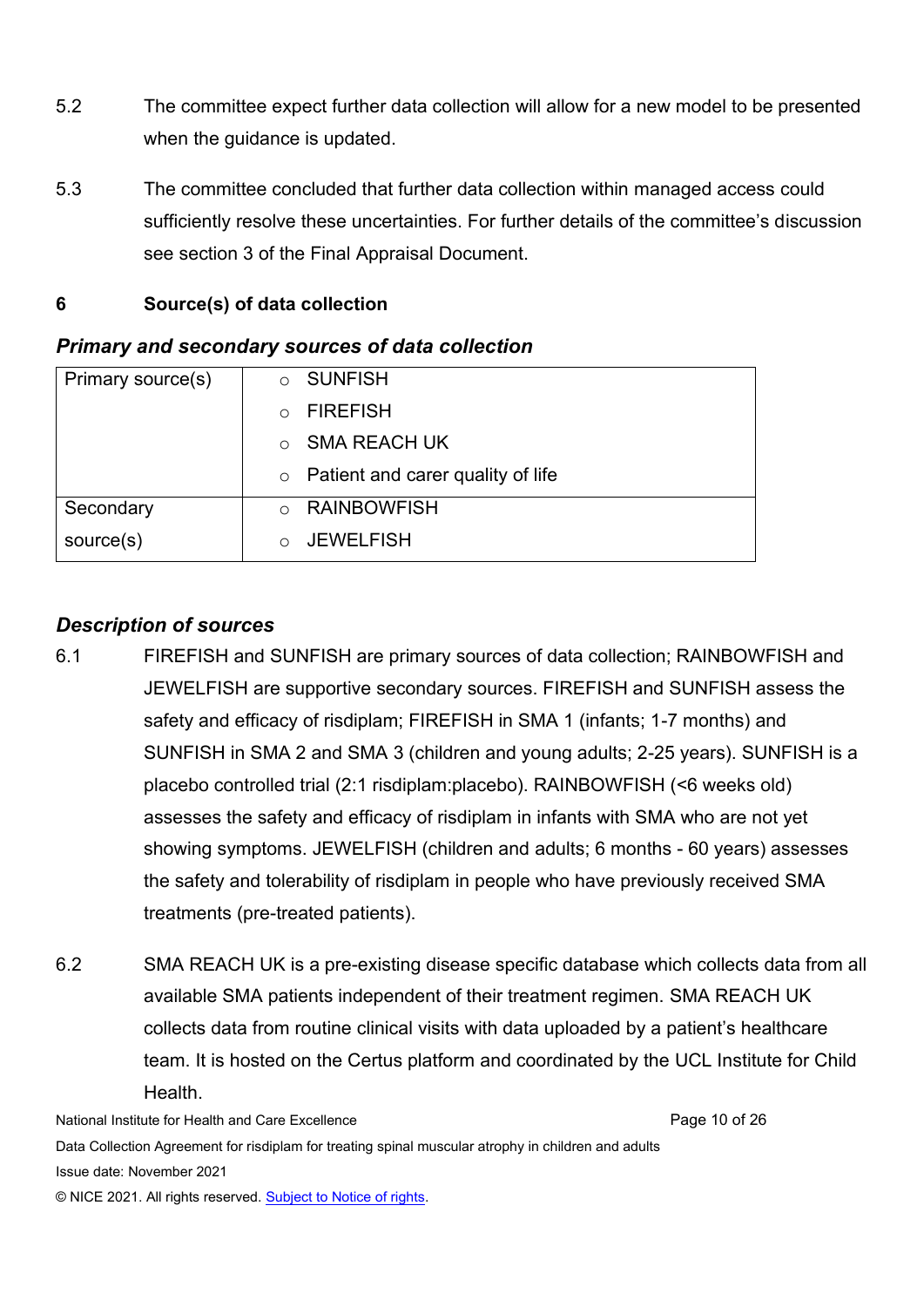6.3 The company is responsible for commissioning separate agreements to ensure that data is collected during the managed access period on patient and carer quality of life.

# **7 Outcome data**

# *Clinical trials*

- 7.1 The following outcome data will be collected through clinical trials during the data collection arrangement:
	- Primary source: FIREFISH: primary endpoint infants sitting without support for at least 5 seconds as measured by the BSID-III; secondary endpoints - motor function (BSID-III; HINE-2; CHOP-INTEND), survival, hospitalisations, bulbar function. Safety data including AEs and SAEs.
	- Primary source: SUNFISH: primary endpoint change from baseline in MFM32 score; secondary endpoints - motor function (RULM; HFMSE) and Patient Reported Outcomes (SMAIS - SMA Independence Scale). Safety data including AEs and **SAEs**
	- Secondary source: JEWELFISH: primary endpoints safety (incidence and severity of AEs, abnormal laboratory values, ECGs and vital signs), and tolerability and PK parameters, including mean plasma concentration, maximum concentration, area under the curve and minimum concentration of risdiplam and metabolites. Efficacy endpoints are exploratory endpoints
	- Secondary source: RAINBOWFISH: primary endpoint to evaluate the efficacy of risdiplam in infants with two SMN2 copies and CMAP amplitude ≥1.5 mV at baseline as determined by: • the proportion of infants sitting without support for 5 seconds after 12 months on treatment as assessed by the BSID-III Gross Motor scale. Secondary endpoints - proportion of infants developing clinically manifested SMA; time to death; time to death or permanent ventilation; proportion of infants alive; proportion of infants alive without permanent ventilation; motor function (BSID-III; CHOP-INTEND; HFMSE); change from baseline in growth measures; nutritional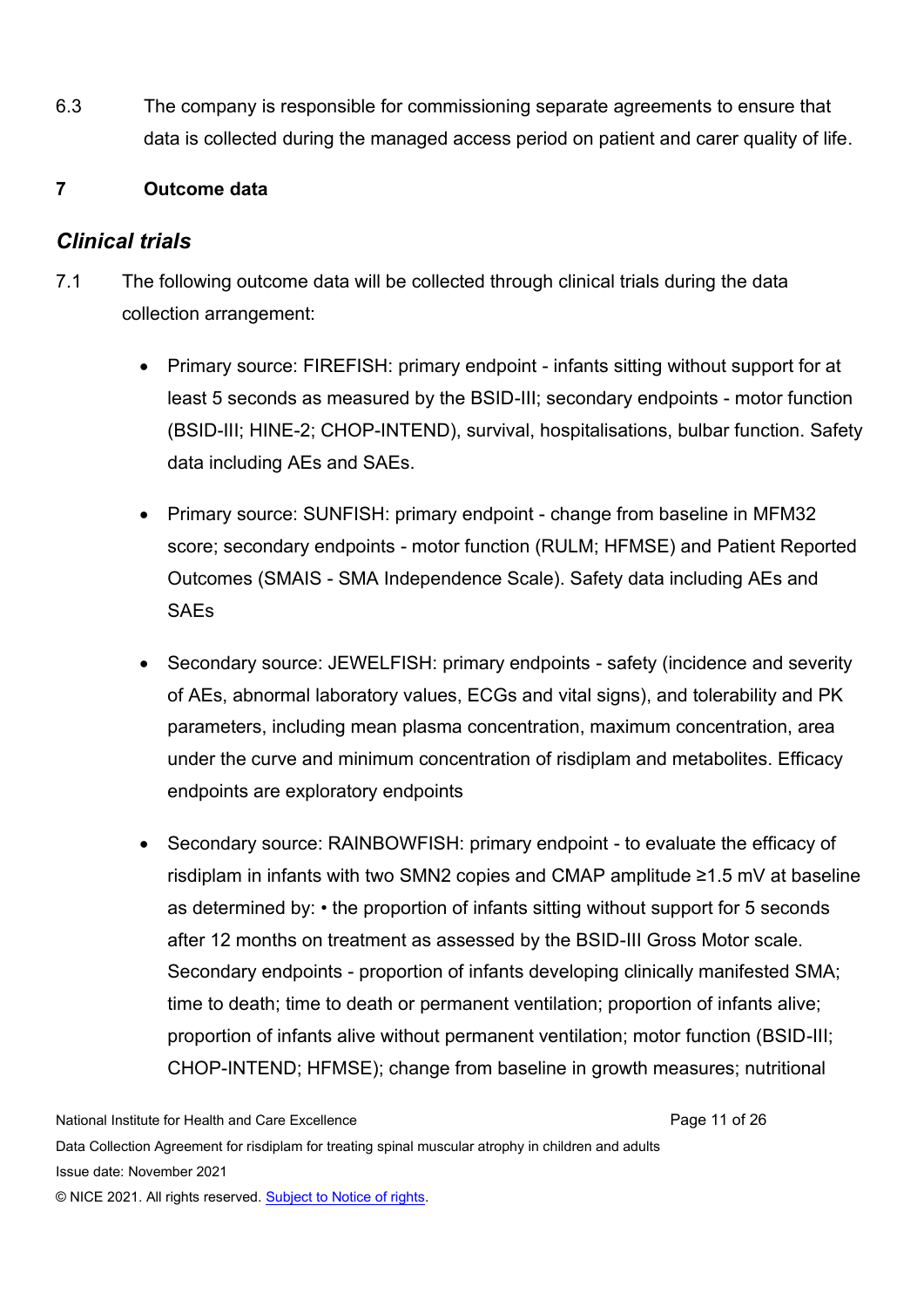status; change from baseline in CMAP amplitude; SMN protein and mRNA levels; PK and safety data

- 7.2 The FIREFISH and SUNFISH trials will provide long-term clinical effectiveness data of risdiplam, including:
	- Survival, the attainment of motor milestones, a risdiplam specific treatment plateau, gains in upper limb function, changes in respiratory function, adverse events, utility values and treatment discontinuation.
	- Such data are critical for informing an economic model for assessing the costeffectiveness of risdiplam versus best supportive care.
	- The JEWELFISH and RAINBOWFISH trials will also provide data on pre-treated and pre-symptomatic patients, respectively.

# *Data collected in clinical practice*

- 7.3 SMA REACH UK will collect the following outcomes through its registry:
	- patient & assessment details
	- SMA type, including molecular genetic diagnosis
	- cause of death in event of mortality
	- nutritional status, including swallowing problems
	- scoliosis
	- motor function using SMA validated scales appropriate for the level of function of the patient (see below)
	- fractures
	- ventilation / respiratory events; respiratory function tests

National Institute for Health and Care Excellence **Page 12 of 26** Page 12 of 26 Data Collection Agreement for risdiplam for treating spinal muscular atrophy in children and adults Issue date: November 2021 © NICE 2021. All rights reserved. [Subject to Notice of rights.](https://www.nice.org.uk/terms-and-conditions#notice-of-rights) • treatment use and outcomes, including reasons for treatment discontinuation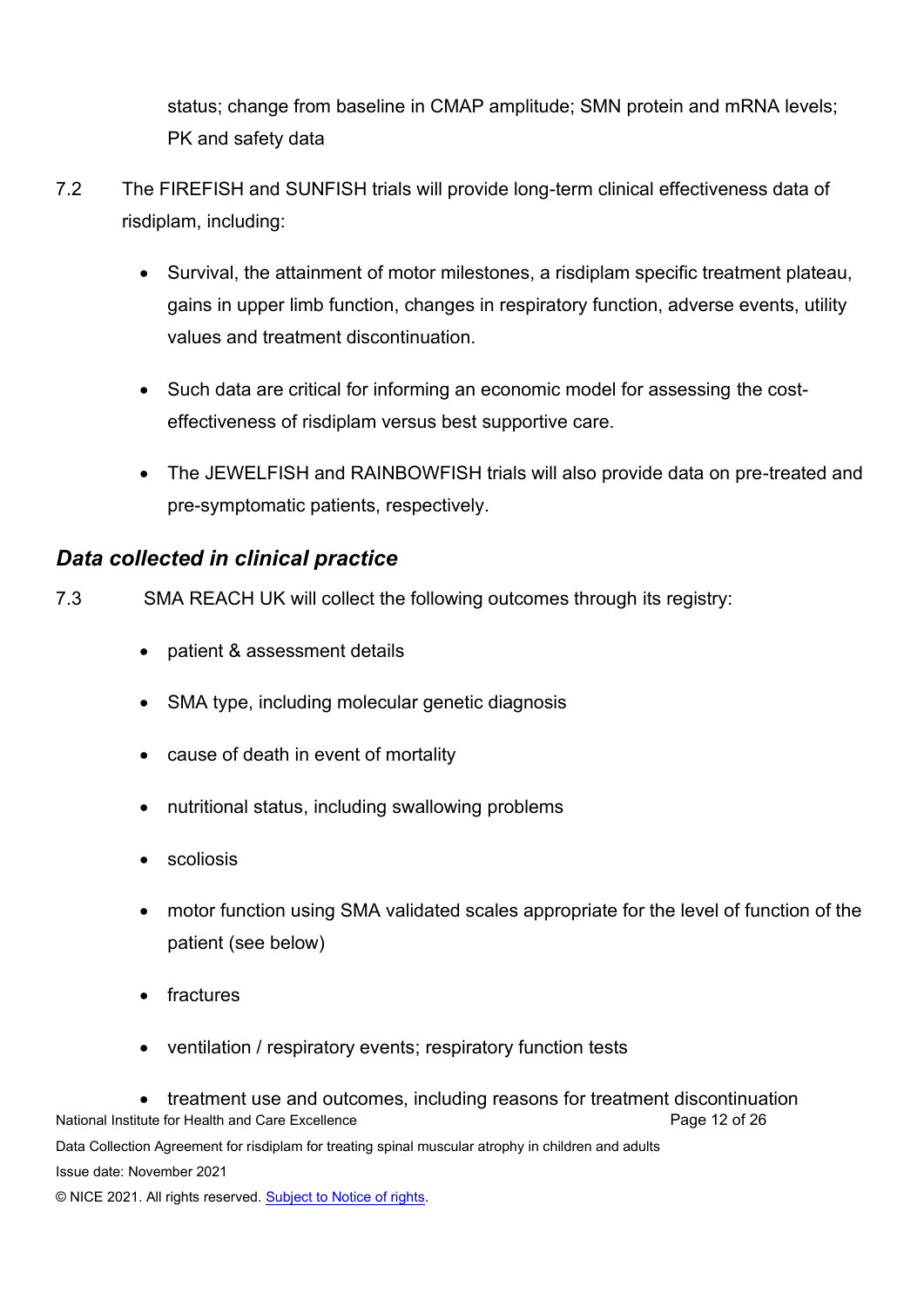- 7.4 Several scales are used to measure motor function, the most appropriate scale is indicated by patient's motor ability. A scale will be chosen at initiation of therapy and measured at baseline. Ideally the patient will remain on that scale for the length of the MAA. If this is unfeasible due to change in the patient's clinical status, then a final reading of one scale will be taken at the same time as a baseline for the next reading. The new scale will then be used for the patient's assessment. The relevant scales are:
	- World Health Organization (WHO) gross motor milestones will be collected for all patients.
	- For patients <2 years of age who have not yet achieved independent walking, motor milestones will be assessed using Section 2 of the Hammersmith Infant Neurological Examination (HINE) and the Children's Hospital of Philadelphia Infant Test of Neuromuscular Disorders (CHOP INTEND).
	- Patients who are ≥2 years of age but have not yet achieved the maximum score of 64 with CHOP INTEND will be assessed with both Revised Hammersmith Scale (RHS) and CHOP INTEND. The RHS should be performed after the CHOP INTEND with an approximately 15-minute rest period in between to allow the patient to be fully engaged with both assessments. Once a score of 64 is achieved, CHOP INTEND should no longer be assessed.
	- All non-ambulatory patients ≥30 months of age will be evaluated using the Revised Upper Limb Measure (RULM). The RULM will continue to be performed should patients subsequently become ambulatory.
- 7.5 As part of its normal operations, SMA REACH UK collect a range of additional outcome data. These outcome data are not mandated as part of the DCA but may be included within interim and final reports.
- 7.6 Data will be collected or will continue for patients who:
	- meet the stopping criteria and stop treatment

National Institute for Health and Care Excellence **Page 13 of 26** Page 13 of 26 Data Collection Agreement for risdiplam for treating spinal muscular atrophy in children and adults Issue date: November 2021 © NICE 2021. All rights reserved. [Subject to Notice of rights.](https://www.nice.org.uk/terms-and-conditions#notice-of-rights) • choose to stop treatment or choose to use a different treatment for SMA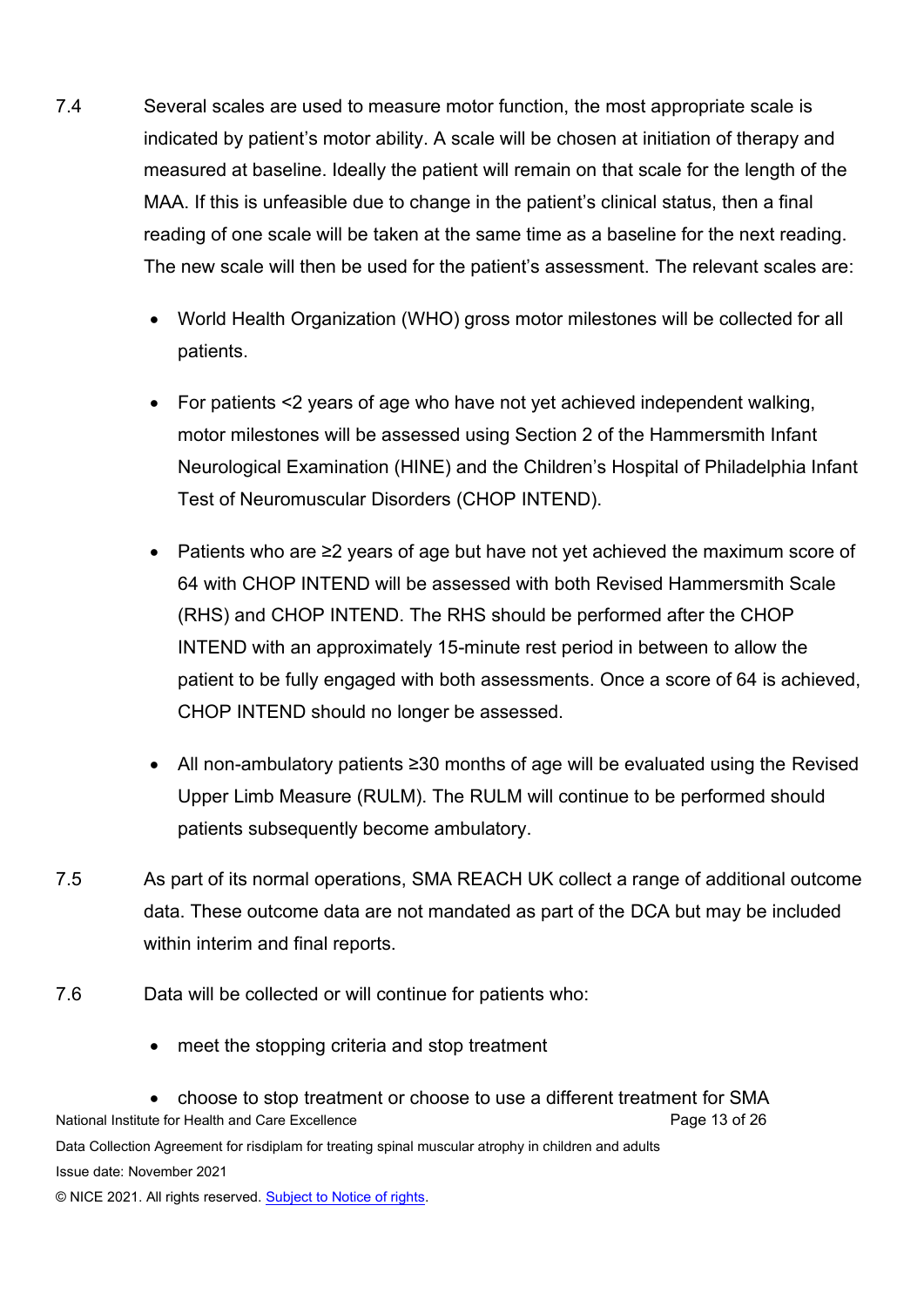- currently receive treatment within the EAMS and are ineligible for treatment under the MAA. However, data collection for these patients is not mandatory.
- 7.7 The MAOG will regularly review progress with the data collection. The MAOG may amend the outcomes specified to be collected if it is determined that no meaningful data will be captured during the period of data collection.
- 7.8 Data collected through SMA REACH UK should be entered by the patient's healthcare team within a month of treatment commencing and after every routine 6 monthly followup clinic appointment. The patient consent form (see section 10, Patient consent) details the patient's assent to undertake the clinical assessments at these clinic appointments.
- 7.9 Any two entries need to be at least 4 months apart and a minimum of one data entry per patient per year is required to be captured after the initial assessment. Any missed clinic appointment for assessments should be rescheduled. If the patient has a worsening in any motor scale score the patient's next assessments must take place within the next 6 months.

# *Other data collection*

- 7.10 During the period of the MAA the company is responsible for collecting further data that:
	- describe patient's and caregivers' quality of life, physical functioning and other outcomes.
- 7.11 The company is responsible for exploring the most appropriate measures and outcomes that capture patient's and caregivers' quality of life.
- 7.12 The company is required to provide the MAOG assurance that these data will be collected during the managed access period. The company should provide details of the data collection for these outcomes to the MAOG for review within 6 months of publication of NICE Final Guidance.

National Institute for Health and Care Excellence **Page 14 of 26** and 26 and 26 and 26 and 26 and 26 and 26 and 26 Data Collection Agreement for risdiplam for treating spinal muscular atrophy in children and adults Issue date: November 2021 © NICE 2021. All rights reserved. [Subject to Notice of rights.](https://www.nice.org.uk/terms-and-conditions#notice-of-rights)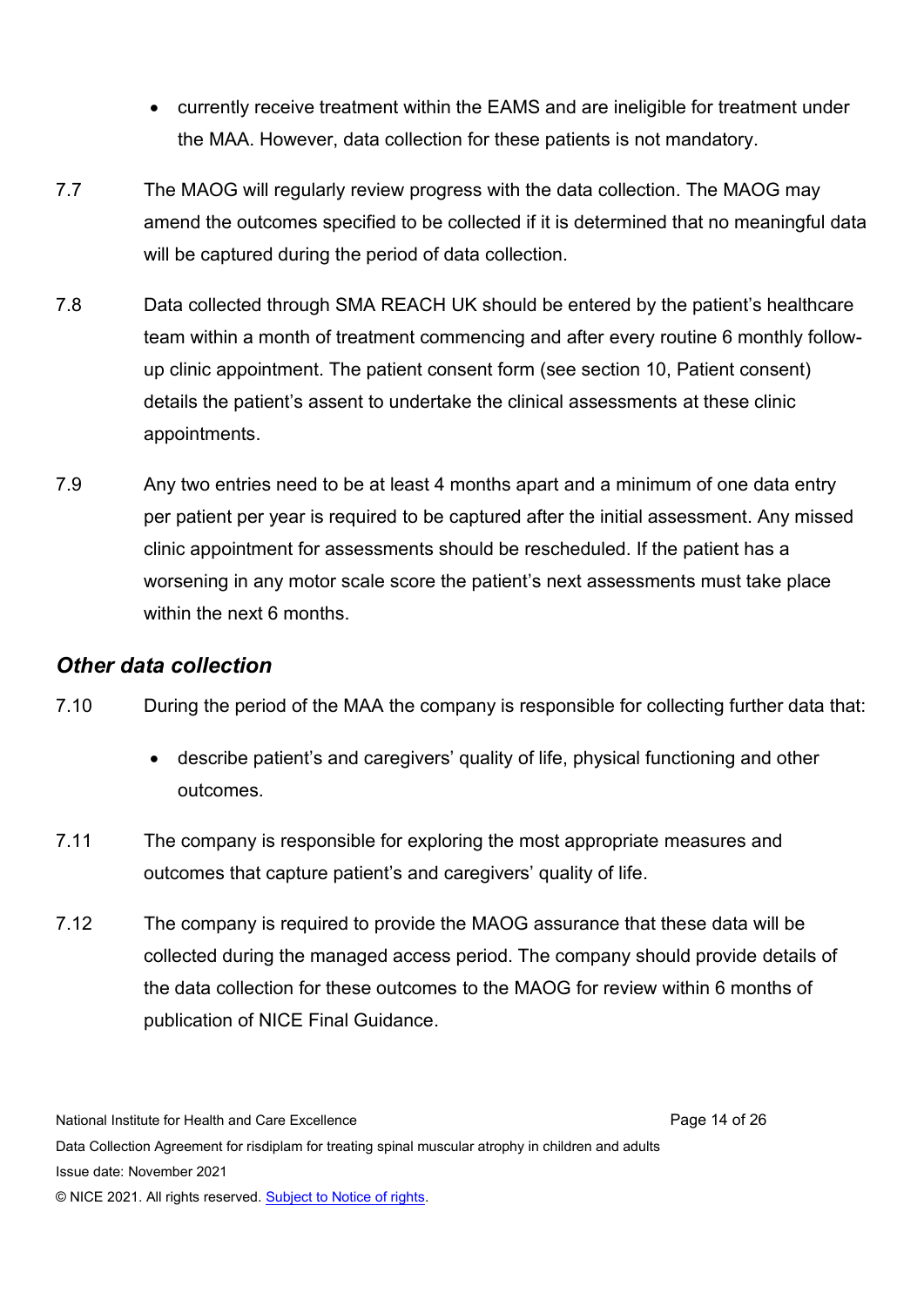|                                                       |                                                                            | <b>Frequency</b>               |                           |             | <b>Data collection</b>       | <b>Data collection</b>        |
|-------------------------------------------------------|----------------------------------------------------------------------------|--------------------------------|---------------------------|-------------|------------------------------|-------------------------------|
| <b>Data Item</b>                                      | <b>Rationale for collection</b>                                            | Baseline/<br>Pre-<br>treatment | $6-$<br>monthly           | At<br>event | responsibility               | tool /<br>mechanism           |
| <b>Patient identifier and</b><br>treatment centre     | Allows for linkage of patient to<br>each registry record                   | $\mathsf{x}$                   | $\mathsf{x}$              |             |                              |                               |
| <b>SMA type</b>                                       | Patient baseline characteristics                                           | $\mathsf{x}$                   | X                         |             |                              |                               |
| <b>Treatment dosage</b>                               |                                                                            | $\boldsymbol{\mathsf{X}}$      | $\mathsf{x}$              |             |                              |                               |
| <b>Concomitant therapies</b>                          | Key treatment outcomes                                                     | X                              | X                         |             |                              |                               |
| (Parental) perceived<br>benefit                       | capture of those that stop<br>treatment and those that<br>switch treatment |                                | $\boldsymbol{\mathsf{X}}$ |             | Patient's healthcare<br>team | <b>SMA REACH</b><br><b>UK</b> |
| <b>Reason for any</b><br>treatment<br>discontinuation |                                                                            | $\mathsf{x}$                   | $\boldsymbol{\mathsf{X}}$ |             |                              |                               |
| Mortality and cause of<br>death                       | Key survival outcome                                                       |                                |                           | X           |                              |                               |
| <b>WHO MOTOR</b><br><b>ACHIEVEMENT</b>                |                                                                            | X                              | X                         |             |                              |                               |
| <b>RULM*</b>                                          | Key motor function outcomes                                                | X                              | X                         |             |                              |                               |

#### **Table 2: Outline of mandatory data items and clinical assessment schedule to be collected for patients**

National Institute for Health and Care Excellence **Page 15** of 26

Data Collection Agreement for risdiplam for treating spinal muscular atrophy in children and adults

Issue date: November 2021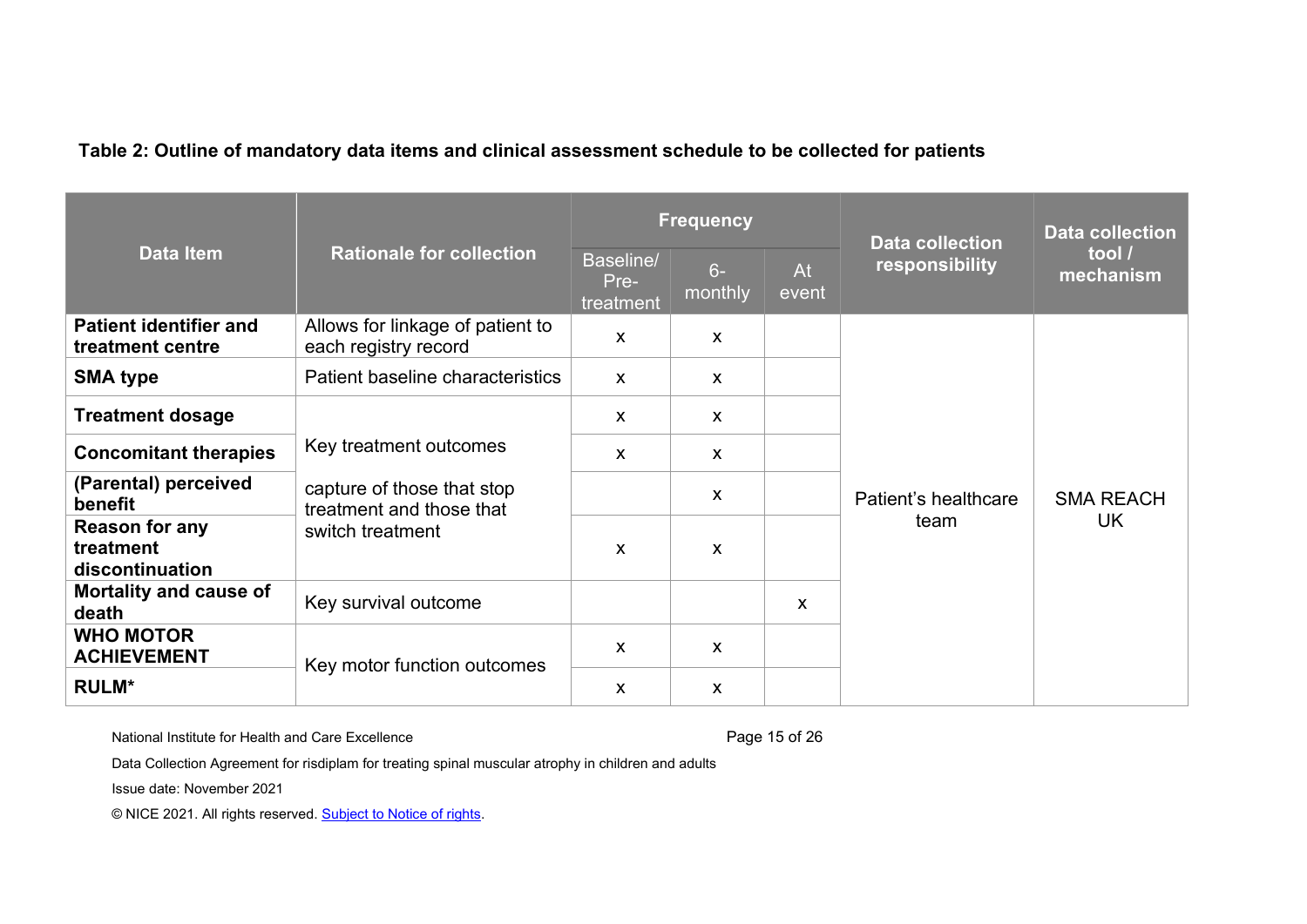| RHS*                                                     | Required for stopping criteria<br>*The most appropriate scale is<br>indicated by patient's motor<br>ability | $\mathsf{x}$ | X            |                              |
|----------------------------------------------------------|-------------------------------------------------------------------------------------------------------------|--------------|--------------|------------------------------|
| HINE*                                                    |                                                                                                             | $\mathsf{x}$ | X            |                              |
| <b>CHOP-INTEND*</b>                                      |                                                                                                             | $\mathsf{X}$ | X            |                              |
| summary of<br>contractures                               | health-related problem due to<br><b>SMA</b><br>May prohibit measurement of<br>motor milestones              | $\mathsf{X}$ | X            | Patient's<br>physiotherapist |
| <b>Presence and</b><br>magnitude of scoliosis            | Key health-related problem<br>due to SMA<br>May impact delivery of specific<br><b>SMA</b> treatments        | $\mathsf{x}$ | $\mathsf{x}$ |                              |
| Use of thoraco-lumbo-<br>sacral orthosis (TLSO)<br>brace |                                                                                                             | $\mathsf{X}$ | $\mathsf{x}$ |                              |
| <b>Scoliosis surgery, date</b><br>and type               |                                                                                                             | $\mathsf{X}$ | $\mathsf{x}$ | Patient's healthcare         |
| <b>Fractures</b>                                         | health-related problem due to<br><b>SMA</b><br>May prohibit measurement of<br>motor milestones              | X            | X            | team                         |
| <b>Forced vital capacity</b>                             |                                                                                                             | X            | X            |                              |

National Institute for Health and Care Excellence Page 16 of 26

Data Collection Agreement for risdiplam for treating spinal muscular atrophy in children and adults

Issue date: November 2021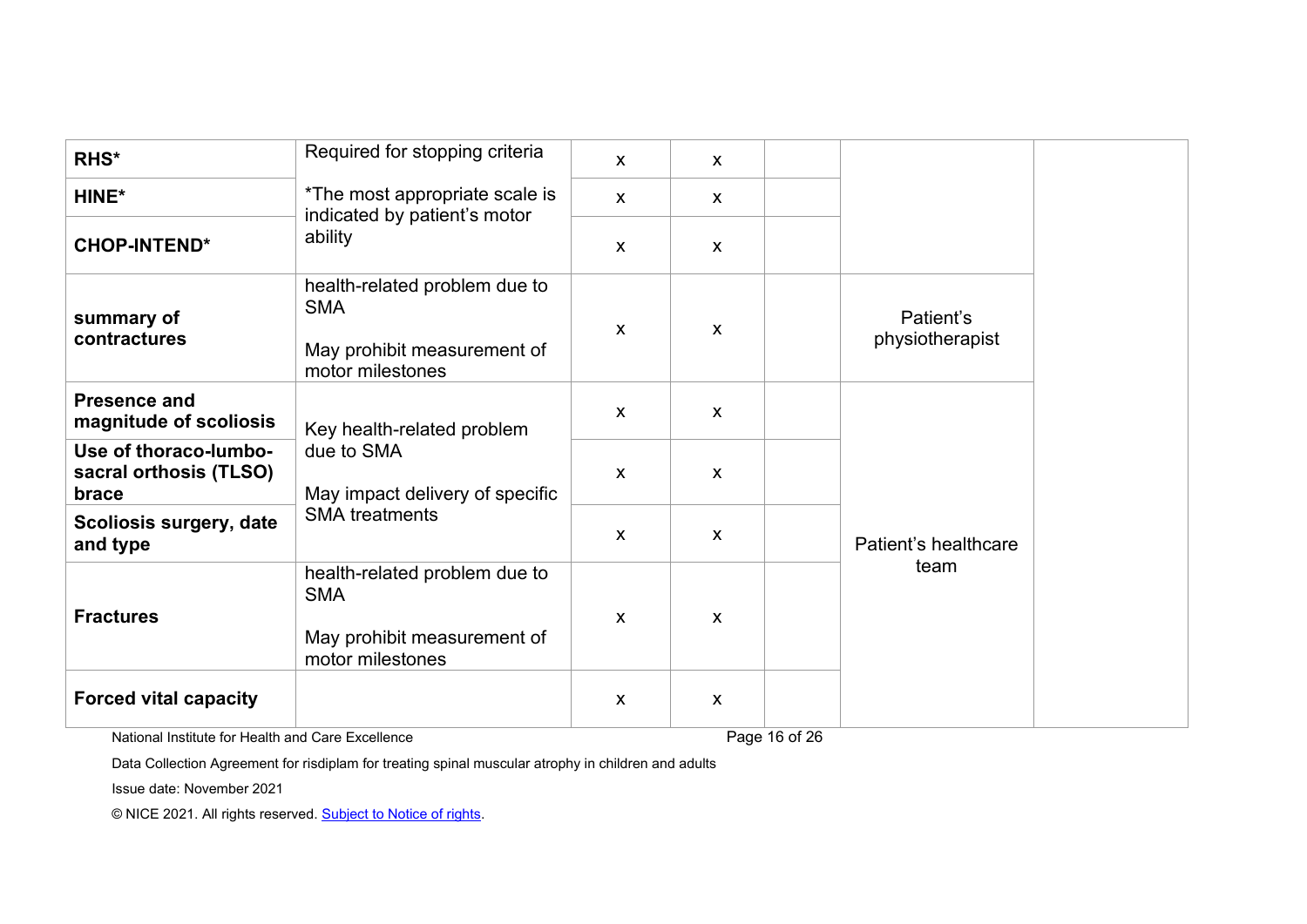| peak cough velocity                                          | Key ventilation / respiratory<br>outcomes     | X                         | X                         |                 |                 |
|--------------------------------------------------------------|-----------------------------------------------|---------------------------|---------------------------|-----------------|-----------------|
| type of ventilation used                                     |                                               | $\mathsf{X}$              | X                         |                 |                 |
| estimation of hours of<br>ventilation                        |                                               | $\boldsymbol{\mathsf{X}}$ | X                         |                 |                 |
| <b>Chest infections per</b><br>year                          |                                               | X                         | $\boldsymbol{\mathsf{X}}$ |                 |                 |
| <b>Nutrition status,</b><br>including swallowing<br>problems |                                               | X                         | X                         |                 |                 |
| nasogastric tube use                                         | Resource use / nutritional<br>status outcomes | X                         | X                         |                 |                 |
| gastrostomy placement                                        |                                               | X                         | X                         |                 |                 |
| <b>Patient quality of life</b><br>measures                   | Key uncertainty                               |                           | $\overline{\phantom{0}}$  | To be confirmed | To be confirmed |

National Institute for Health and Care Excellence **Page 17 of 26** Page 17 of 26

Data Collection Agreement for risdiplam for treating spinal muscular atrophy in children and adults

Issue date: November 2021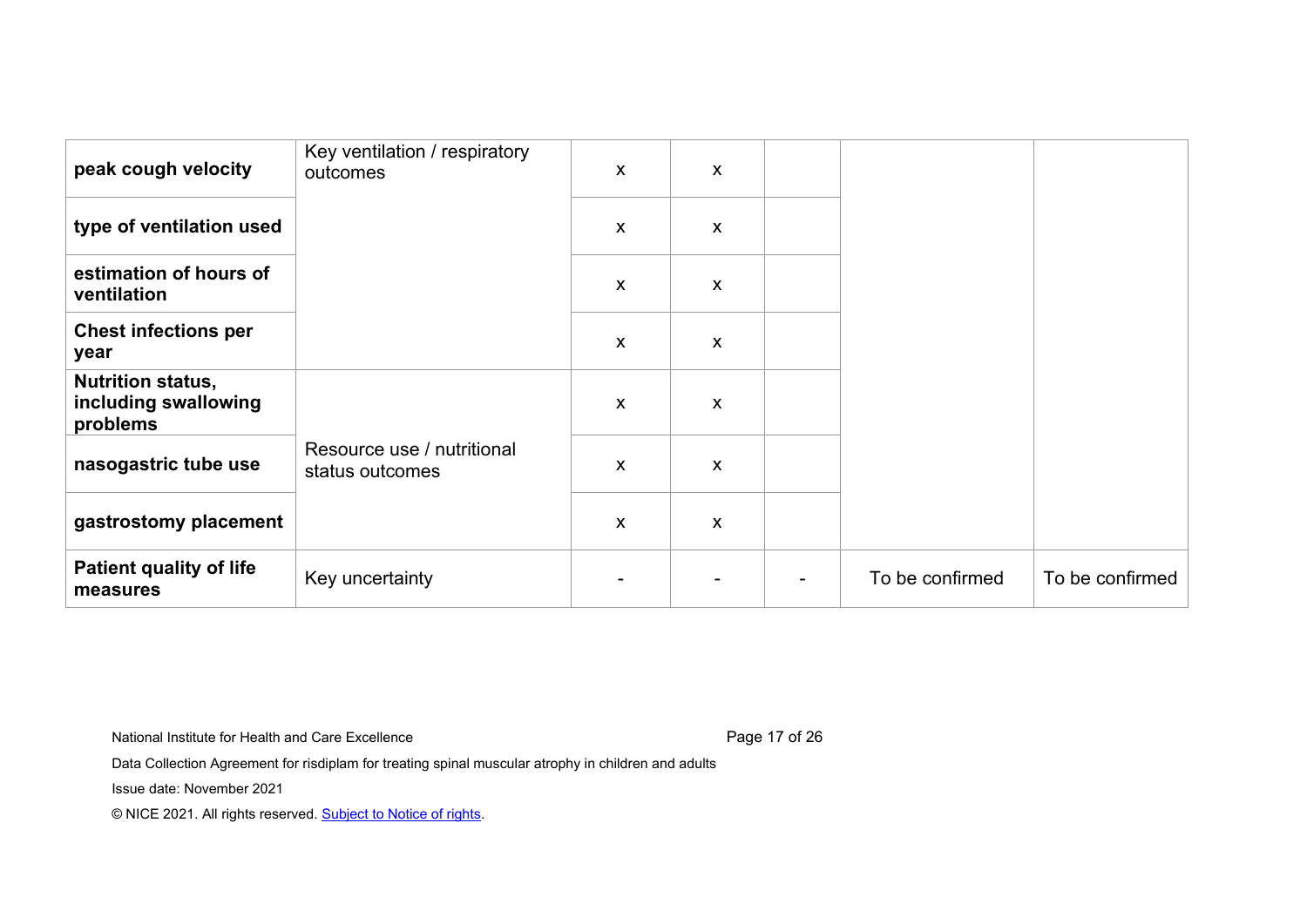## **8 Analyses and Reports**

# *Clinical trials*

- 8.1 The detailed Statistical Analysis Plans for all four risdiplam trials have been made available to NICE and the MAOG, in confidence.
- 8.2 For each of the four clinical trials for risdiplam, yearly interim analyses are planned. See section 8.3 for an overview.
- 8.3 Below is a table outlining the planned interim and final analysis timelines including Clinical Cut Off Date, the availability of outputs and Clinical Study Report availability. The data availability for SUNFISH and FIREFISH as primary sources have determined the end of data collection as indicated in section 1.

All data will be reported in the final CSRs (5-year) for each study. The interim data cuts (e.g. 3-year, 4-year) may only contain a subset of data. This will be decided on an "as required" basis. The rationale for this is because no CSRs are planned for these data cuts. Pooled safety analyses can be made available each year.

| <b>Study</b>                                      | <b>Reporting</b> | <b>CCOD</b> | <b>Outputs</b> | <b>CSR</b>  |
|---------------------------------------------------|------------------|-------------|----------------|-------------|
| <b>SUNFISH</b><br>(Part 1 and Part 2<br>separate) | 3-year           |             |                | No          |
|                                                   | 4-year           |             |                | No          |
|                                                   | 5-year           |             |                | Yes (Final) |

National Institute for Health and Care Excellence **Page 18 of 26** and 26 and 26 and 26 and 26 and 26 and 26 and 26

Data Collection Agreement for risdiplam for treating spinal muscular atrophy in children and adults Issue date: November 2021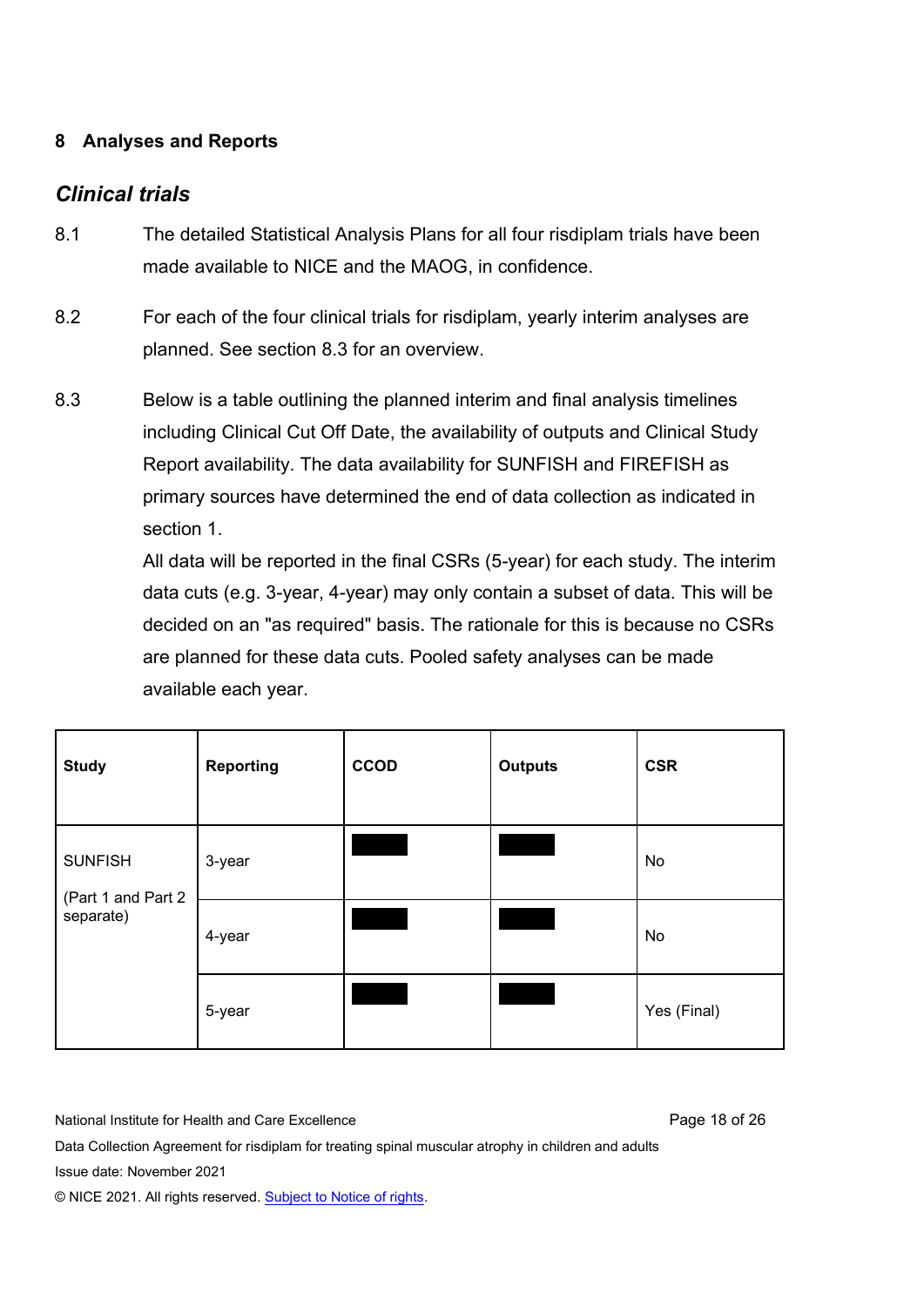| <b>FIREFISH</b><br>(Pooled Part 1<br>and Part 2, also<br>separate if<br>needed) | 3-year |                  | No          |
|---------------------------------------------------------------------------------|--------|------------------|-------------|
|                                                                                 | 4-year |                  | No          |
|                                                                                 | 5-year |                  | Yes (Final) |
| <b>JEWELFISH</b>                                                                | 2-year | <u>e de la p</u> | Yes         |
|                                                                                 | 3-year |                  | No          |
|                                                                                 | 4-year |                  | No          |
|                                                                                 | 5-year |                  | Yes (final) |
| <b>RAINBOWFISH</b>                                                              | 1-year |                  | Yes         |
|                                                                                 | 2-year |                  | No          |
|                                                                                 | 3-year |                  | No          |
|                                                                                 | 4-year |                  | No          |
|                                                                                 | 5-year |                  | Yes (final) |

# *Data collected in clinical practice*

8.4 The company is responsible for producing or commissioning development of a detailed data/statistical analysis plan within 6 months of publication of NICE Final Guidance, for review by the MAOG. This will detail the analyses that will

National Institute for Health and Care Excellence **Page 19 of 26** Page 19 of 26

Data Collection Agreement for risdiplam for treating spinal muscular atrophy in children and adults Issue date: November 2021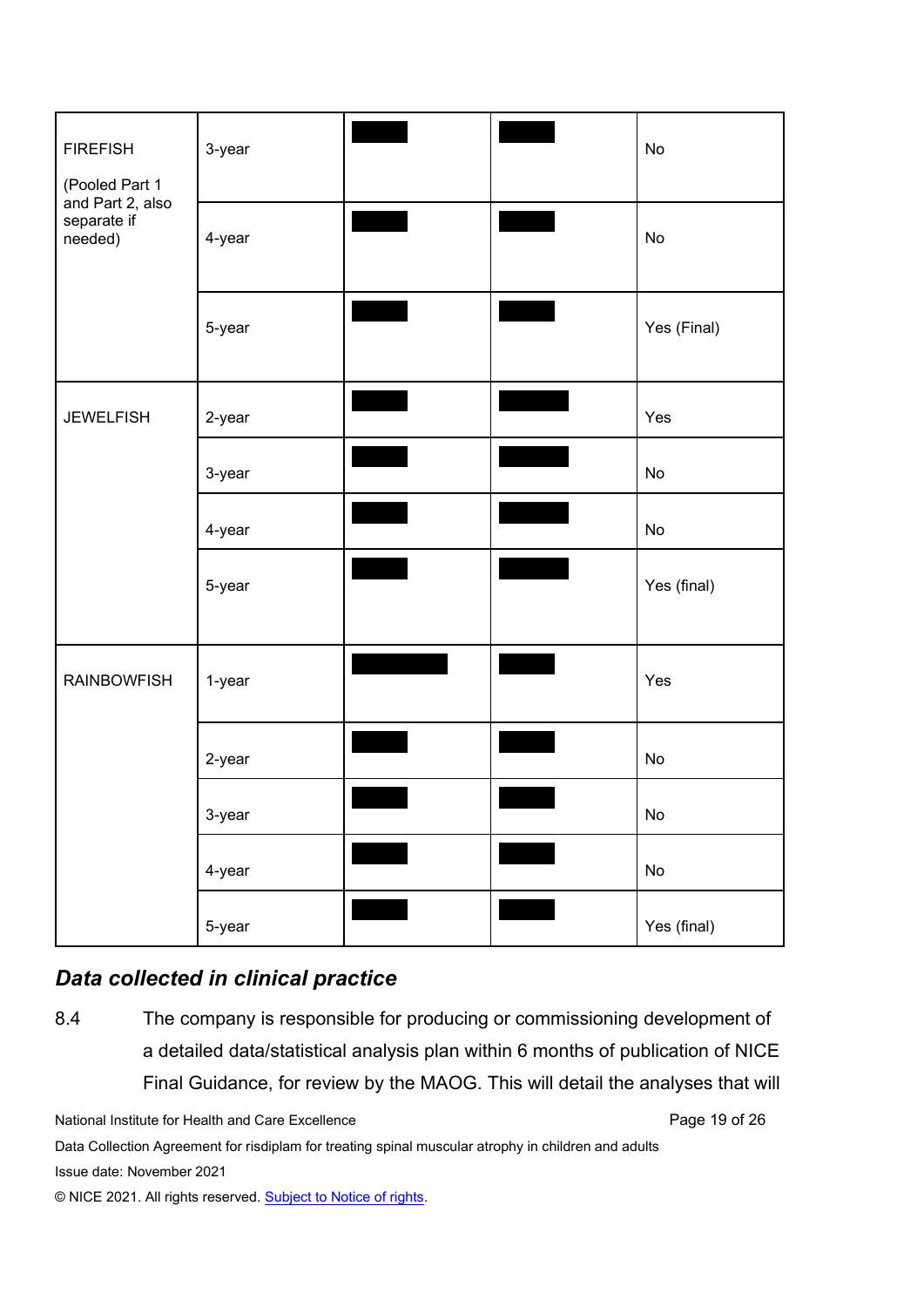be presented within the interim and final reports, the methodologies used, and the schedule of delivery.

- 8.5 The company, in partnership with NICE and SMA REACH UK will be responsible for developing the data analysis plan.
- 8.6 SMA REACH UK will be responsible for analysing the data collected within clinical practice and producing the corresponding reports.
- 8.7 Subgroup analyses planned to be undertaken will be detailed within the data analysis plan. However, at a minimum data will subsequently be analysed separately at the point that patients:
	- meet the stopping criteria and stop treatment
	- choose to stop treatment with risdiplam or choose to use a different treatment
	- For all patients within the EAMS that are ineligible for treatment under the MAA. However, data collection for these patients is not mandatory.
- 8.8 At a minimum the number of patients starting treatment will be shared at each MAOG meeting to monitor the uptake in clinical practice and confirm that patients are being captured within SMA REACH UK.
- 8.9 The reports produced will include anonymised summary data, with the raw data also supplied to NHSE&I and NICE upon request. The necessary controls will be put in place to ensure that patient confidentiality is not put at risk.
- 8.10 At the end of the data collection period a final report will be produced and shared with all members of the MAOG in advance of the NICE update of guidance. Data and analyses contained within the final report will be available to all member of the MAOG to use as part of an evidence submission to NICE

National Institute for Health and Care Excellence **Page 20 of 26** and 20 of 26 Data Collection Agreement for risdiplam for treating spinal muscular atrophy in children and adults Issue date: November 2021 as part of the guidance update.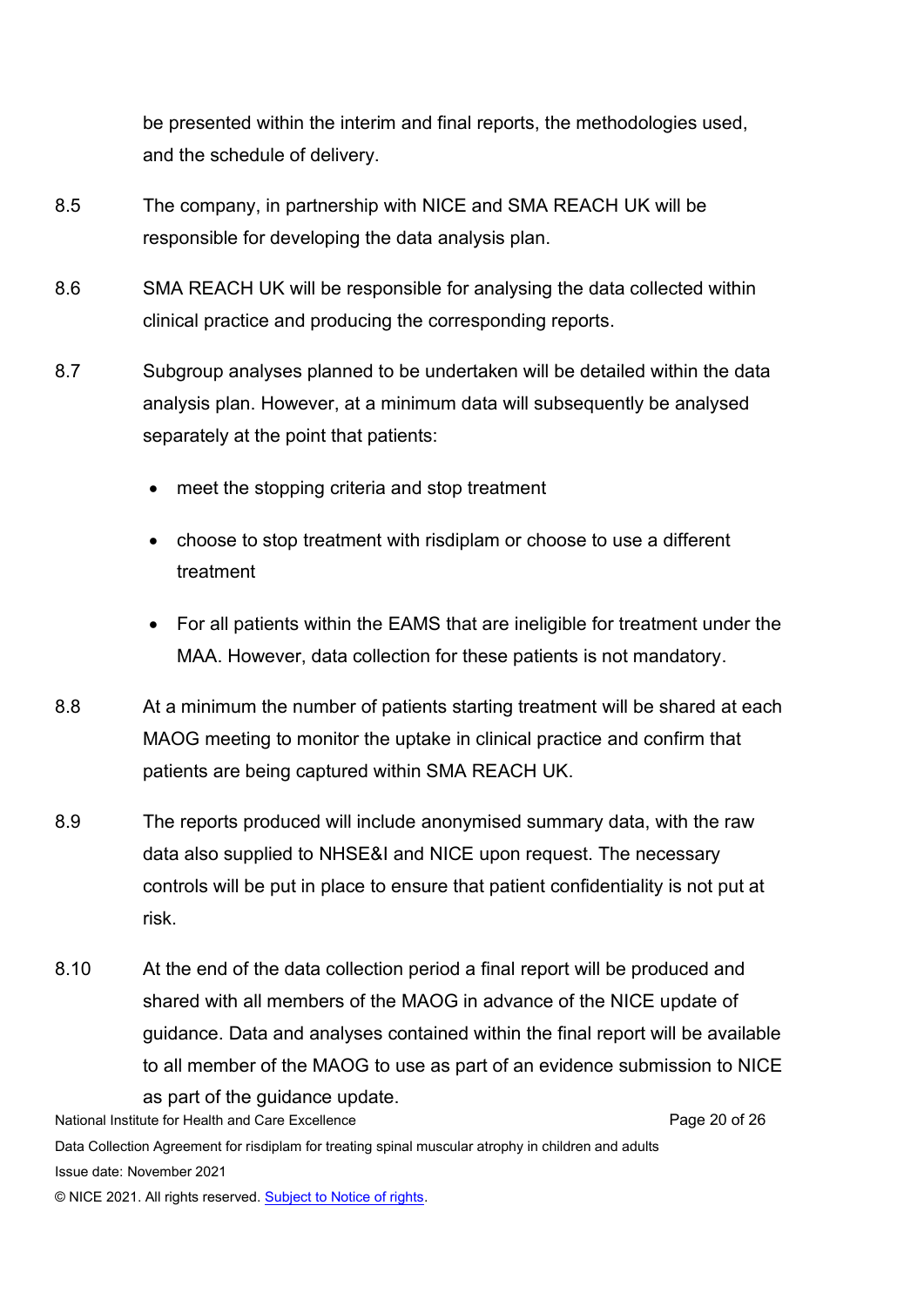- 8.11 The final report will also form part of NHSE&I's submission to the guidance update. The final report will therefore be publicly available during the guidance update.
- 8.12 The availability of the final report will be aligned to the availability of data from the other primary sources. The data collection in clinical practice will end at a date that will allow for the upload of data, data cleaning, data analysis, and report production.

# *Other data collection*

8.13 For data collection related to patient and carer quality of life the company is responsible for producing or commissioning development of a detailed data/statistical analysis plan within 6 months of publication of NICE Final Guidance, for review by the MAOG. This will detail the analyses related that will be presented within interim and final reports, the methodologies used, and the schedule of delivery.

### **9 Ownership of the data and governance arrangements**

# *Clinical trials*

- 9.1 For all clinical trial data listed above, Roche Products Limited will be the owner
- 9.2 Roche Products Limited will be responsible for ensuring they have permission to share the clinical study report, including non-patient identifiable data and analyses as part of their submission for the guidance update.

# *Data collected in clinical practice*

9.3 The clinical data collected in clinical practice will be owned and processed by the SMA REACH UK, and shared by prior agreement with the company, NHSE&I and NICE. The lawfulness of this processing and sharing is covered under article 6(1)a of the United Kingdom General Data Protection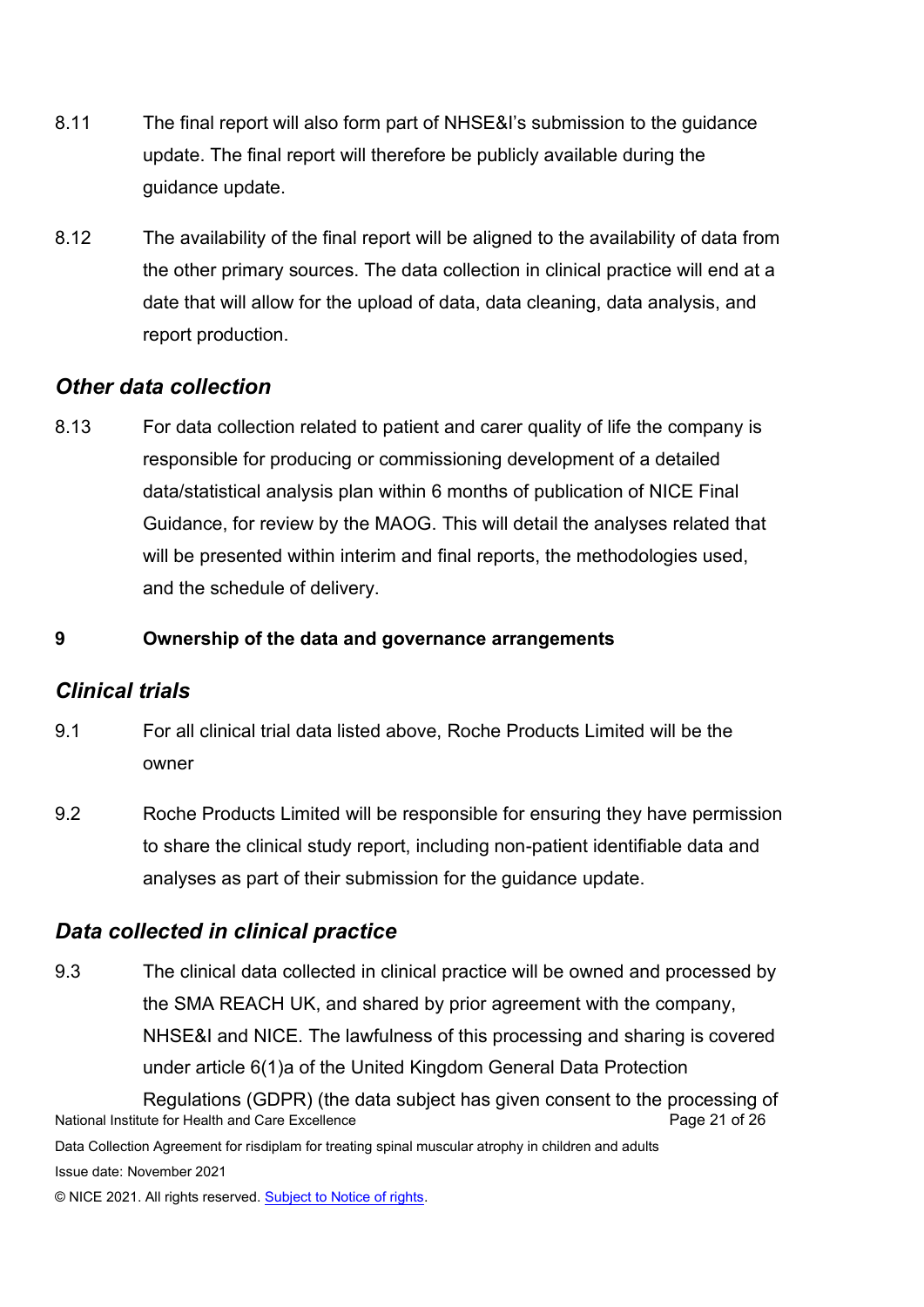his or her personal data for one or more specific purposes; see section 10, Patient consent). The data use will be governed by data privacy laws. SMA REACH UK has governance structure to ensure correct use of the information. The data can also be repurposed for other research questions subject to appropriate ethical and legal checks provided these have been consented for by MAA participants.

# *Other data collection*

9.4 For data collection related to patient and carer quality of life the company is required to provide the MAOG assurance that the governance arrangements have been established to allow analysis and submission of data as part of the NICE guidance update. The relevant terms of these agreements should be presented to the MAOG for review within 6 months of publication of NICE Final Guidance.

#### **10 Patient consent**

- 10.1 To receive treatment, patients or their guardians and clinician must sign up to the 'Managed Access Patient Agreement' included in a[ppendix B](https://www.nice.org.uk/guidance/ta755/resources/appendix-b-managed-access-patient-agreement-form-pdf-10897406895) to this DCA. The agreement details the patient/carer:
	- Understands the eligibility criteria, including the eligibility criteria, stopping criteria, and the requirement to attend the routine 6 monthly follow-up clinic appointments for assessments
	- Agrees for the treating clinician to enter collected data to the SMA REACH UK registry
	- Agree to co-operate with the treating centre to ensure that they/their child receives the standard of care as indicated by the status of their/their child's condition.

# 10.2 SMA REACH UK requires a separate consent form to be completed. This form details:

National Institute for Health and Care Excellence **Page 22 of 26** and 20 of 26 Data Collection Agreement for risdiplam for treating spinal muscular atrophy in children and adults Issue date: November 2021 © NICE 2021. All rights reserved[. Subject to Notice of rights.](https://www.nice.org.uk/terms-and-conditions#notice-of-rights)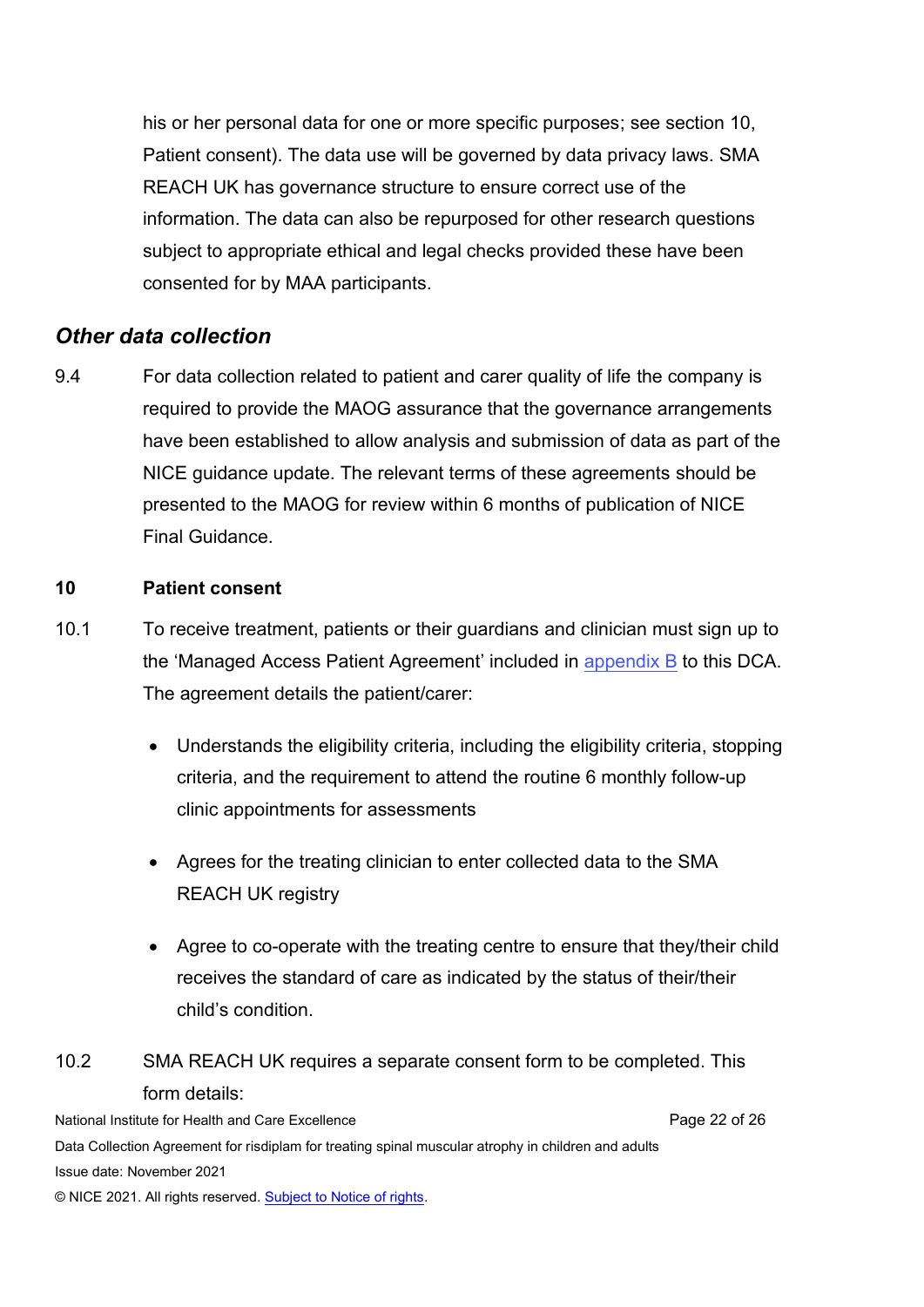- that clinical information will be collected and saved in the SMA REACH UK database
- that relevant sections of any medical notes and data collected during the study may be looked at by employees from Regulatory Authorities or from Great Ormond Street Hospital/ Institute of Child Health (and other academic institutions), for monitoring and auditing purposes
- If enrolled onto the MAA pseudonoymised personal data will be collected and saved in the SMA REACH UK. This will be shared with NHSE&I, NICE, and the company
- Additional optional assessments. These additional assessments are not mandated as part of the DCA.

### **11 Funding for data collection and analysis**

- 11.1 The company will be required to pay direct and associated costs for:
	- Collection and entry of data into the specified databases,
	- Database management including data processing and quality assurance,
	- All costs related to the production of interim and final analyses and reports,
	- Costs associated with accessing and linking data to other sources (if applicable),
	- Any other costs identified that are relevant to data collection and analysis associated with the uncertainties identified by the NICE committee.
- 11.2 The company is responsible for agreeing and documenting a separate agreement concerning the above direct and associated costs.

National Institute for Health and Care Excellence **Page 23** of 26 Data Collection Agreement for risdiplam for treating spinal muscular atrophy in children and adults Issue date: November 2021 © NICE 2021. All rights reserved[. Subject to Notice of rights.](https://www.nice.org.uk/terms-and-conditions#notice-of-rights)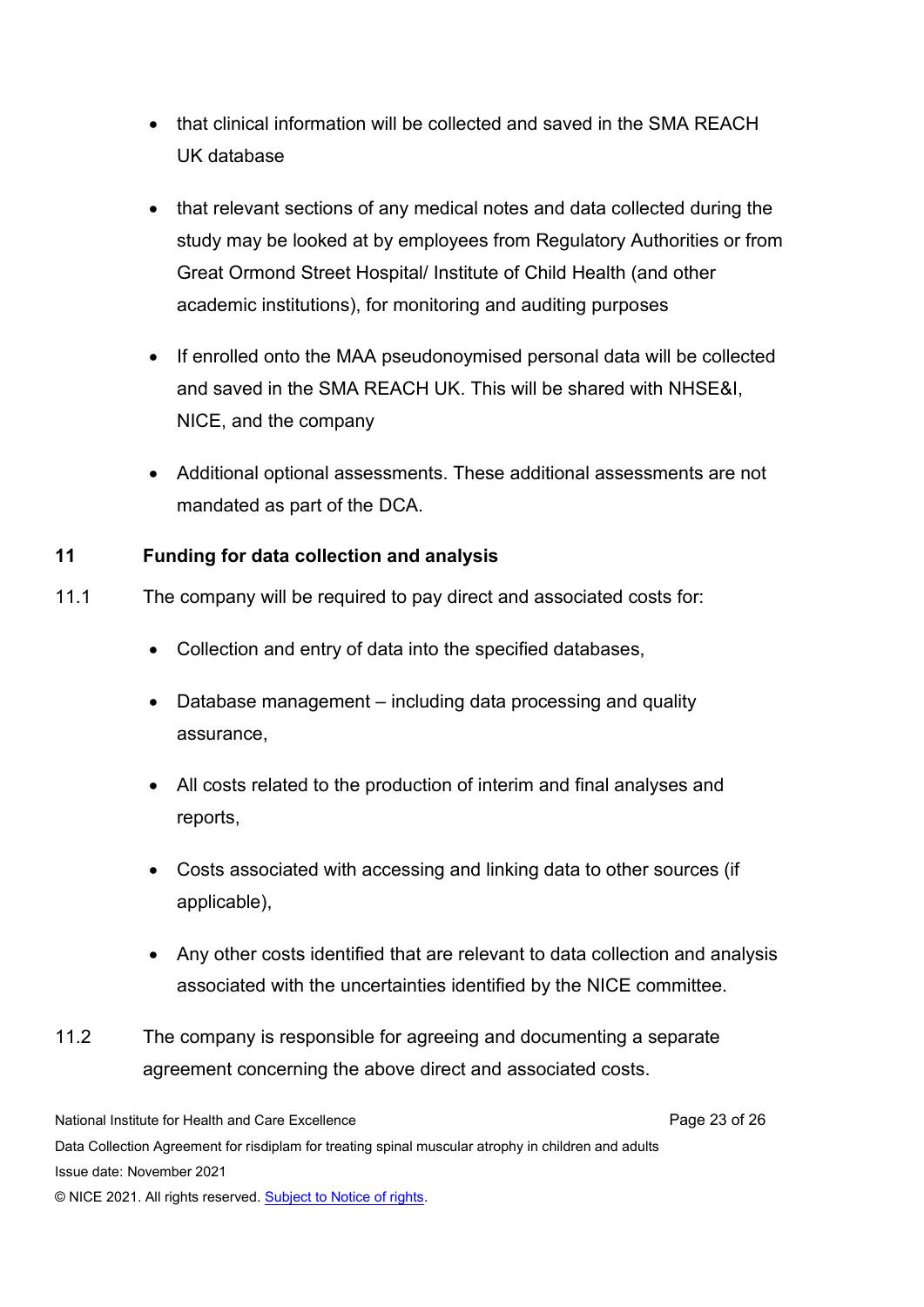11.3 The company is required to provide the MAOG assurance that all separate agreements concerning the above direct and associated costs have been agreed. The relevant terms of these agreements should be presented to the MAOG for review within 6 months of publication of NICE Final Guidance.

#### **12 Patient Safety**

12.1 The company, NHSE&I, and clinical MAOG members, have the responsibility to monitor the safety profile of the technology and must provide an overview of any new or updated safety concerns to MAOG. If any new safety concerns are confirmed, NICE and NHSE&I will take steps, as appropriate, to mitigate the risk including but not limited to updating the eligibility criteria or recommending that the managed access agreement be suspended.

#### **13 Publications relating to the DCA**

- 13.1 The publication of any data collected within NHS clinical practice as part of this DCA is not permitted without the permission of the MAOG until after the final report has been published on the NICE website as part of the guidance update. This may include publication in a peer reviewed journal, presentations, information leaflets, or any publicly available site.
- 13.2 Publications regarding the implementation or managed access process may be permitted as long as no data collected in clinical practice is included (e.g. patient leaflets, NICE presentations about operational aspects of MAAs).
- 13.3 Additionally, before proceeding with the development of a publication any draft abstracts or manuscripts related to this DCA must be shared with the MAOG prior to submission at conferences, in journals or any other publicly available site.
- 13.4 The contribution of all relevant individuals involved must be acknowledged in any publications related to this DCA. Authors will need to contact the NICE Managed Access Team for the full list of relevant individuals.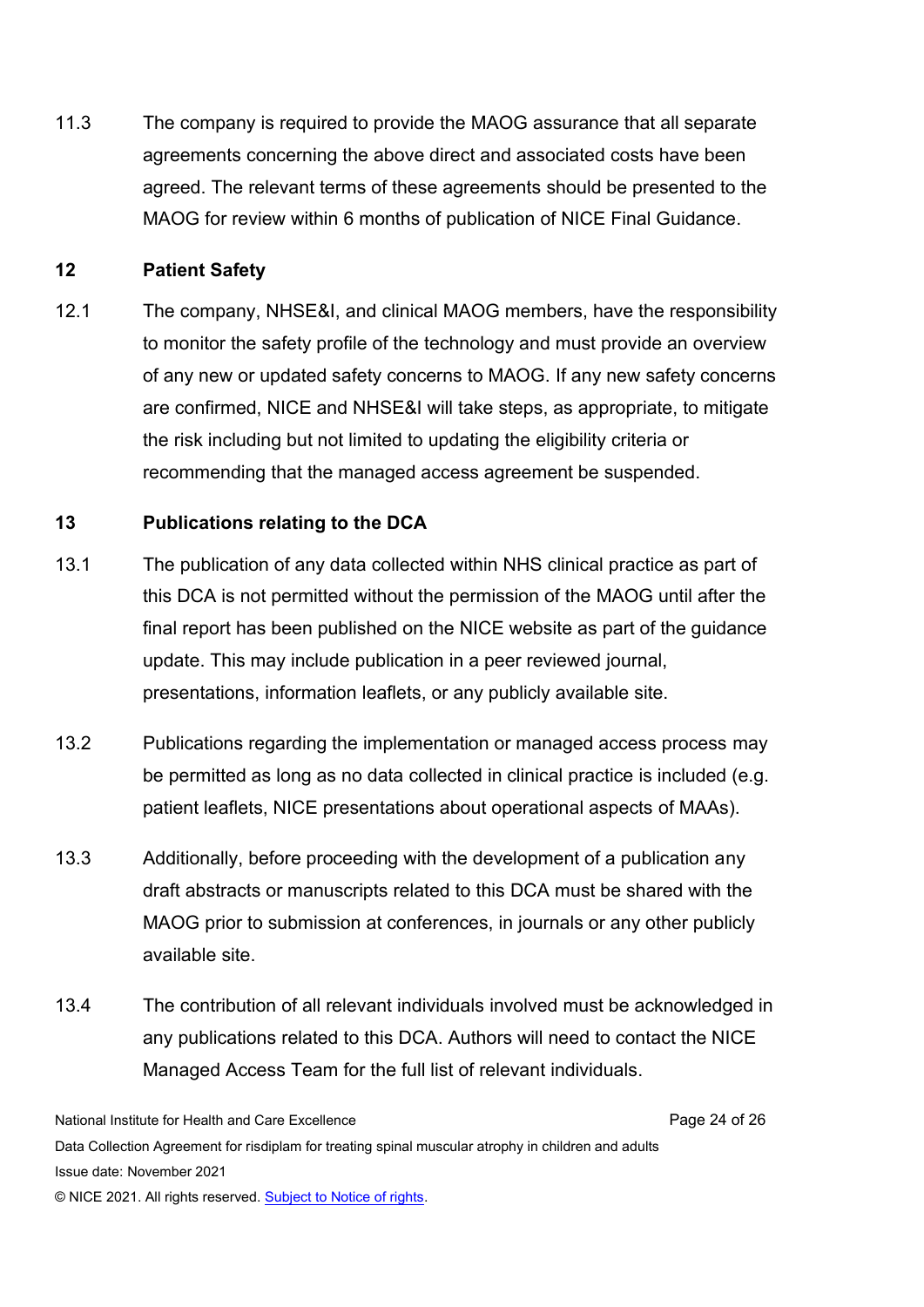#### **14 Data protection**

- 14.1 Patient data collected as part of this Data Collection Arrangement will be managed in accordance with all applicable data protection legislation, including but not limited to the Data Protection Act 2018 and the UK General Data Protection Regulation.
- 14.2 The terms of the Managed Access Agreement relating to data protection, as apply between NHSE&I and the company, shall also apply between the parties to this Data Collection Arrangement in relation to the performance of their obligations under this Data Collection Arrangement.

#### **15 Equality considerations**

15.1 Do you think there are any equality issues raised in data collection?



#### **16 List of abbreviations**

| <b>Abbreviation</b> | <b>Definition</b>                                                       |  |  |
|---------------------|-------------------------------------------------------------------------|--|--|
| AЕ                  | Adverse event                                                           |  |  |
| <b>BSID-III</b>     | Bayley Scales of Infant and Toddler Development                         |  |  |
| <b>CHOP-INTEND</b>  | Children's Hospital of Philadelphia Infant Test of Neuromuscular        |  |  |
|                     | <b>Disorders</b>                                                        |  |  |
| <b>DCA</b>          | Data Collection Arrangement                                             |  |  |
| <b>EAMS</b>         | Early Access to Medicines Scheme                                        |  |  |
| <b>EAP</b>          | <b>Expanded Access Programme</b>                                        |  |  |
| <b>FAD</b>          | Final appraisal document                                                |  |  |
| <b>HINE</b>         | Hammersmith Infant Neurological Exam                                    |  |  |
| <b>ICD-10</b>       | International Statistical Classification of Diseases and Related Health |  |  |
|                     | Problems 10th Revision                                                  |  |  |
| <b>MAA</b>          | Managed access agreement                                                |  |  |
| <b>MAOG</b>         | <b>Managed Access Oversight Group</b>                                   |  |  |
| <b>NICE</b>         | National Institute for Health and Care Excellence                       |  |  |
| <b>NHS</b>          | <b>National Health Service</b>                                          |  |  |
| NHSE&I              | NHS England and NHS Improvement                                         |  |  |
| <b>RHS</b>          | <b>Revised Hammersmith Scale</b>                                        |  |  |
| <b>RULM</b>         | Revised upper limb module                                               |  |  |
| <b>SAE</b>          | <b>Serious Adverse Event</b>                                            |  |  |
| <b>SMA</b>          | Spinal muscular atrophy                                                 |  |  |
| <b>SUSAR</b>        | Suspected unexpected serious adverse reactions                          |  |  |
| <b>SmPC</b>         | <b>Summary of Product Characteristics</b>                               |  |  |

National Institute for Health and Care Excellence **Page 26 of 26** and 25 of 26

Data Collection Agreement for risdiplam for treating spinal muscular atrophy in children and adults

Issue date: November 2021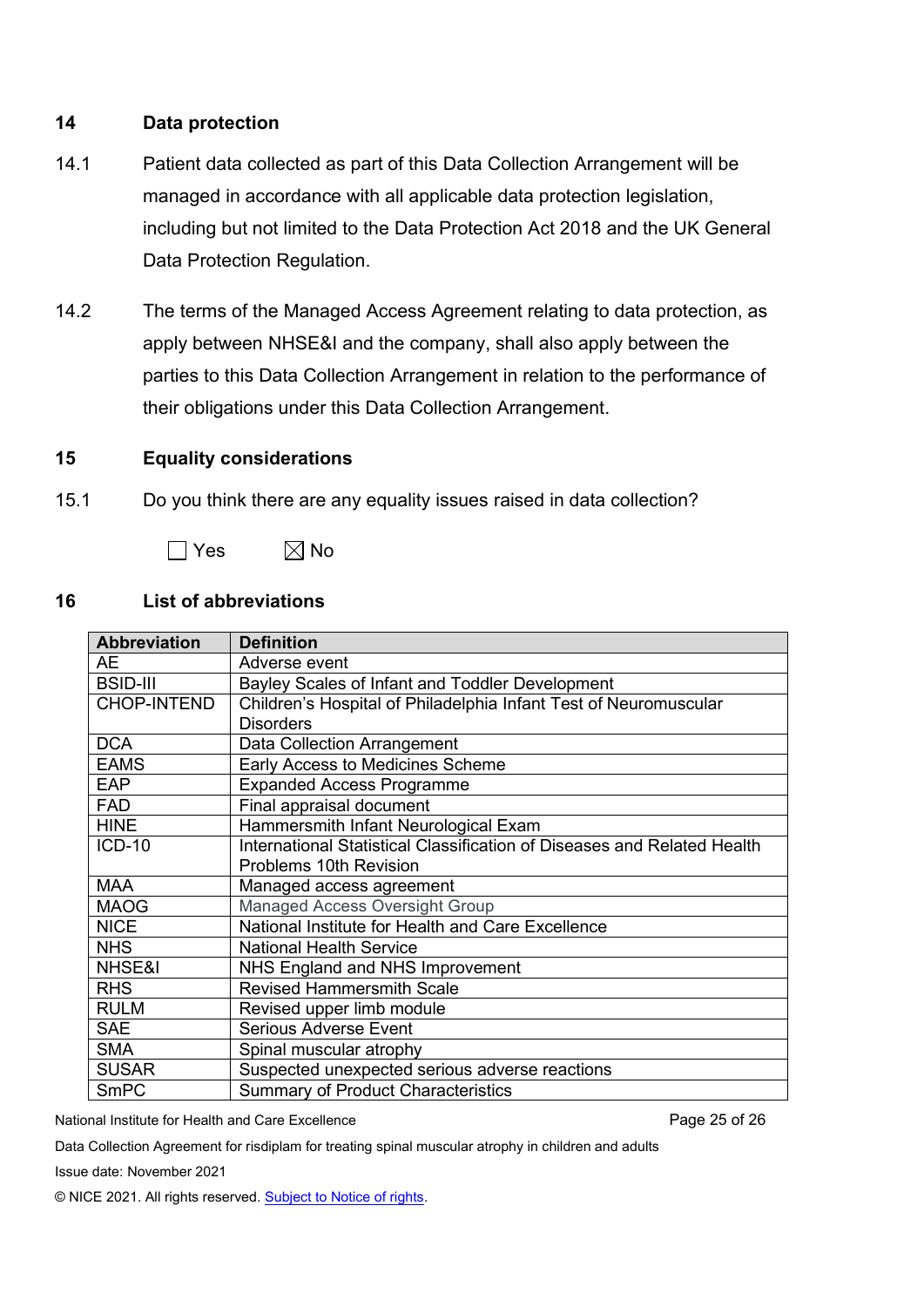| TA          | <b>Technology Appraisal</b>                        |
|-------------|----------------------------------------------------|
| <b>GDPR</b> | United Kingdom General Data Protection Regulations |
| <b>WHO</b>  | World Health Organization                          |

## **17 Version control table**

| <b>Version</b> | Date | Description of changes/purpose                              |
|----------------|------|-------------------------------------------------------------|
| 1.0            |      | November 2021   Release of Final Appraisal Document and DCA |